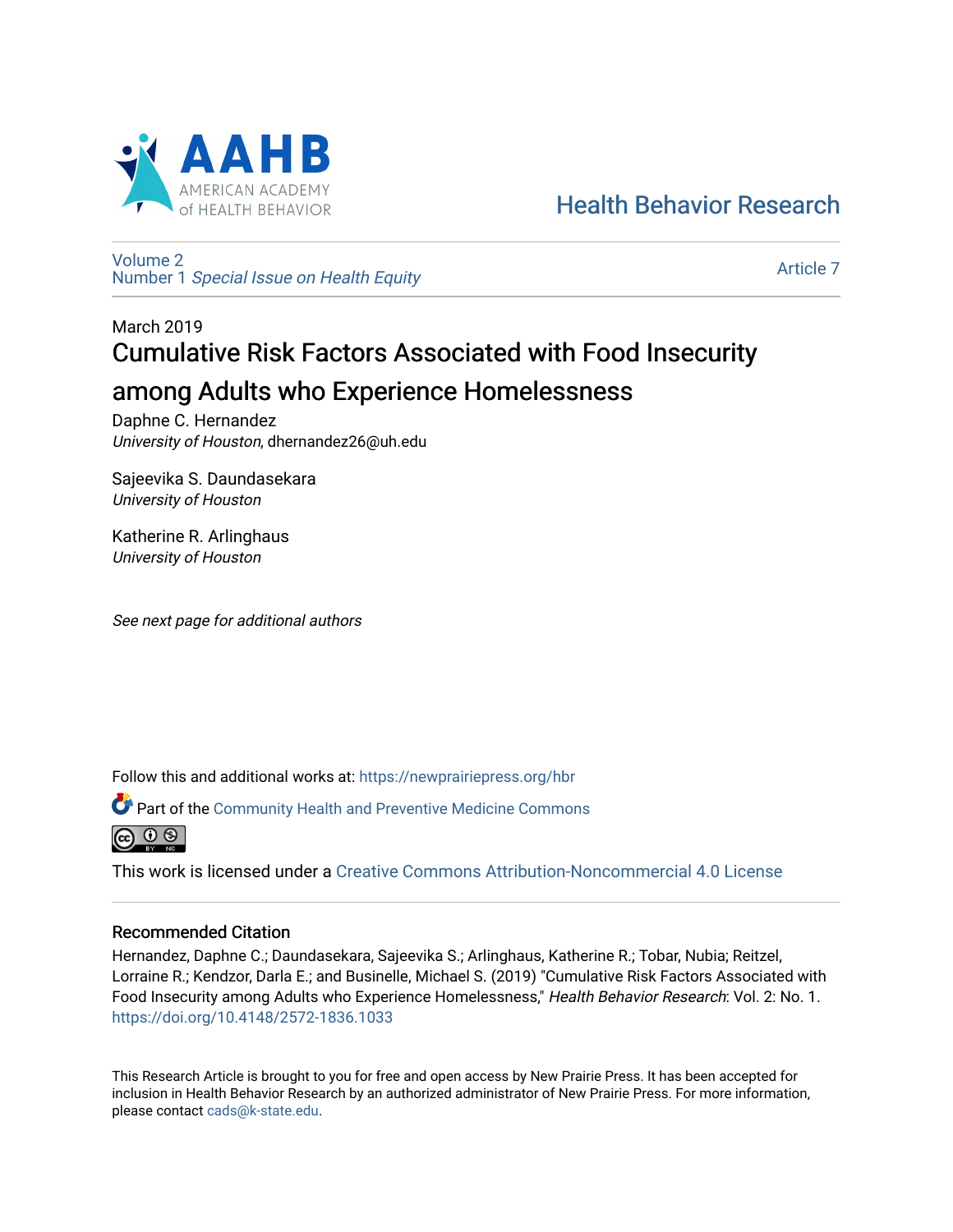# Cumulative Risk Factors Associated with Food Insecurity among Adults who Experience Homelessness

# **Abstract**

There is a dearth of research on the determinants of food insecurity among adults who experience homelessness. According to cumulative risk theory, it is the accumulation of risk factors that places individuals in jeopardy for negative health consequences. Building on the cumulative risk theory, domain specific indices were created to examine the relationship between four cumulative risk factors and food insecurity among adults who experience homelessness. Adult participants were recruited from six area shelters in Oklahoma City ( $N = 565$ ) during July - August of 2016. Participants who affirmatively responded to two to six items of the six-item USDA Food Security Scale-Short form were categorized as food insecure. Four indices of cumulative risk were created based on affirmative survey responses: poor health & risky health behaviors index, personal and sexual victimization index, household disruption, and financial strain. Covariate-adjusted logistic regression models predicted the odds of adults experiencing food insecurity. Seventy-eight percent of the sample experienced food insecurity. Higher scores for the poor health and risky health behaviors index predicted higher odds of experiencing food insecurity (OR = 1.80, CI: 1.51 – 2.14). Higher scores for the personal and sexual victimization index also predicted higher odds of experiencing food insecurity (OR = 1.57, CI: 1.20 – 2.04). To facilitate food security among adults experiencing homelessness, shelters and community-based programs need to consider homelessness and food insecurity to be multi-faceted public health problems that are interrelated.

# Keywords

Food Insecurity; homelessness

# Acknowledgements/Disclaimers/Disclosures

This work was supported by the Oklahoma Tobacco Research Center at the University of Oklahoma Health Sciences Center [to MSB]; the University of Houston [to LRR]; and the American Cancer Society grant [MRSGT-12-114-01-CPPB to MSB]. Research reported in this publication was also supported by the National Cancer Institute of the National Institutes of Health under Award Number P20CA221697 and PA20CA221696 and pilot project 5555. Lastly, the preparation of this manuscript was also partially support by the Research and Extension Experiential Learning for Undergraduate (REEU) Fellowships program of the National Institute of Food and Agriculture, USDA, Grant # 2017-67032-26021. The content is solely the responsibility of the authors and does not necessarily represent the official views of the sponsoring organizations.

# Authors

Daphne C. Hernandez, Sajeevika S. Daundasekara, Katherine R. Arlinghaus, Nubia Tobar, Lorraine R. Reitzel, Darla E. Kendzor, and Michael S. Businelle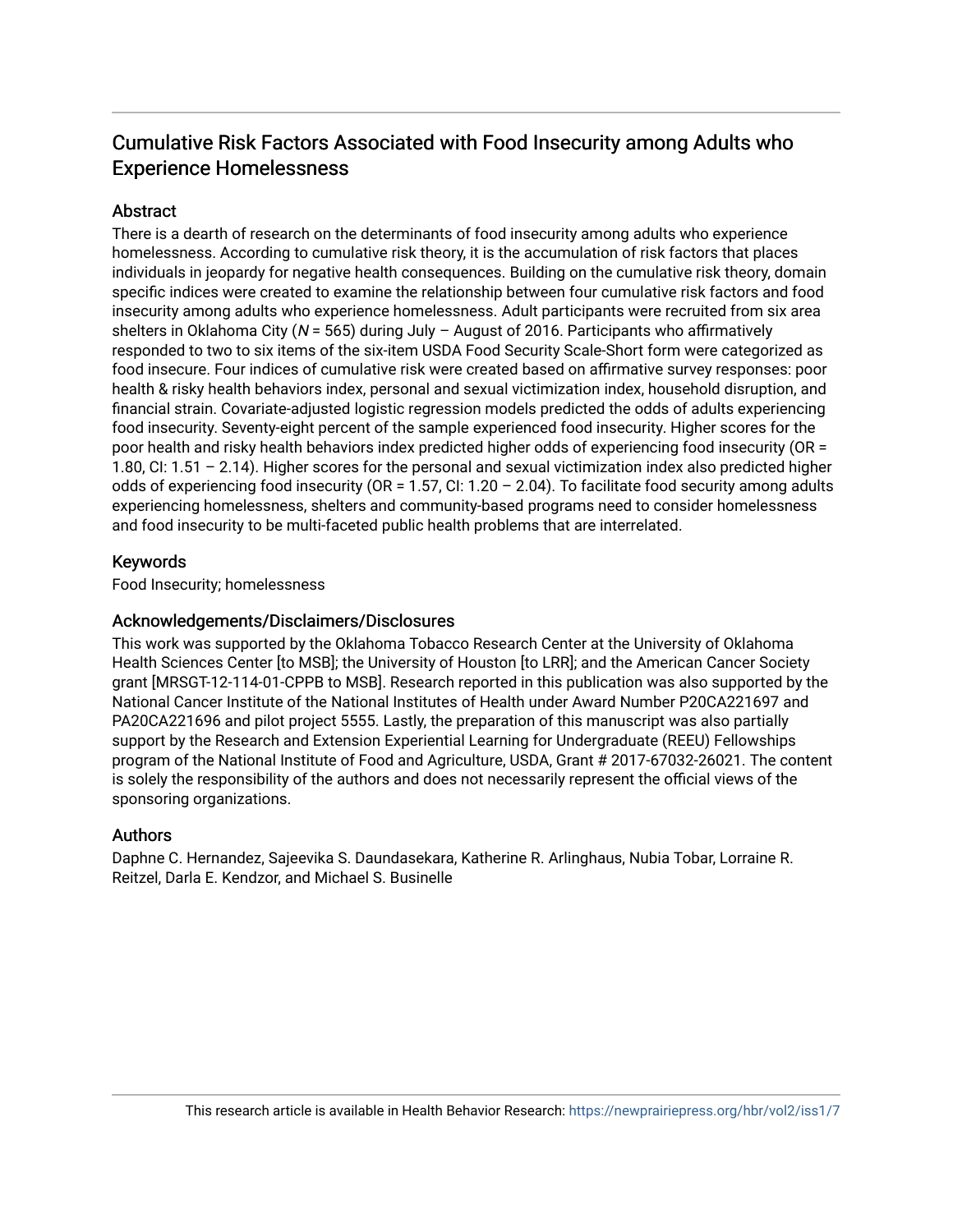# **Cumulative Risk Factors Associated with Food Insecurity among Adults who Experience Homelessness**

**Daphne C. Hernandez, PhD, MSEd\* Sajeevika S. Daundasekara, PhD Katherine R. Arlinghaus, MS, RD Nubia Tobar Lorraine R. Reitzel, PhD Darla E. Kendzor, PhD Michael S. Businelle, PhD**

#### **Abstract**

There is a dearth of research on the determinants of food insecurity among adults who experience homelessness. According to cumulative risk theory, it is the accumulation of risk factors that places individuals in jeopardy for negative health consequences. Building on the cumulative risk theory, domain specific indices were created to examine the relationship between four cumulative risk factors and food insecurity among adults who experience homelessness. Adult participants were recruited from six area shelters in Oklahoma City  $(N = 565)$  during July – August of 2016. Participants who affirmatively responded to two to six items of the six-item USDA Food Security Scale-Short form were categorized as food insecure. Four indices of cumulative risk were created based on affirmative survey responses: poor health & risky health behaviors index, personal and sexual victimization index, household disruption, and financial strain. Covariate-adjusted logistic regression models predicted the odds of adults experiencing food insecurity. Seventy-eight percent of the sample experienced food insecurity. Higher scores for the poor health and risky health behaviors index predicted higher odds of experiencing food insecurity ( $OR = 1.80$ ,  $CI: 1.51 - 2.14$ ). Higher scores for the personal and sexual victimization index also predicted higher odds of experiencing food insecurity (OR =  $1.57$ , CI:  $1.20 - 2.04$ ). To facilitate food security among adults experiencing homelessness, shelters and communitybased programs need to consider homelessness and food insecurity to be multi-faceted public health problems that are interrelated.

\*Corresponding author can be reached at: [dhernandez26@uh.edu](mailto:dhernandez26@uh.edu) 

Homelessness is a rising condition in the United States. Of the total adult homeless population in 2017, 39% (215,709) were females and 61% (335,038)  were males  [\(Henry, Watt,](#page-14-0)  [Rosenthal, & Shivji, 2017\)](#page-14-0). A correlate of experiencing homelessness is food insecurity. Food insecurity is characterized as a household experiencing restrictions on adequate food access due to insufficient money and other resources for food [\(Coleman-Jensen, Rabbitt, Gregory, & Singh,](#page-13-0)  [2018\)](#page-13-0). Among domiciled adults, 11.8% experience food insecurity [\(Coleman-Jensen et al.,](#page-13-0)  [2018\)](#page-13-0). While there is no national prevalence rate for food insecurity among homeless populations, estimates range from 25% to 59.5%; thus suggesting that the prevalence rate is much higher than for domiciled adults [\(Kim, Flentje, Tsoh, & Riley, 2017;](#page-15-0) [Weiser, Bangsberg, et](#page-17-0)  [al., 2009;](#page-17-0) [Weiser, Frongillo, et al., 2009\)](#page-17-1).

The majority of the current knowledge on the determinants of food insecurity is based on low-income mothers with children [\(Hernandez, 2015\)](#page-15-1), with a dearth of information among adults who experience homelessness [\(Gundersen, Weinreb, Wehler, & Hosmer, 2003\)](#page-14-1). To gain a better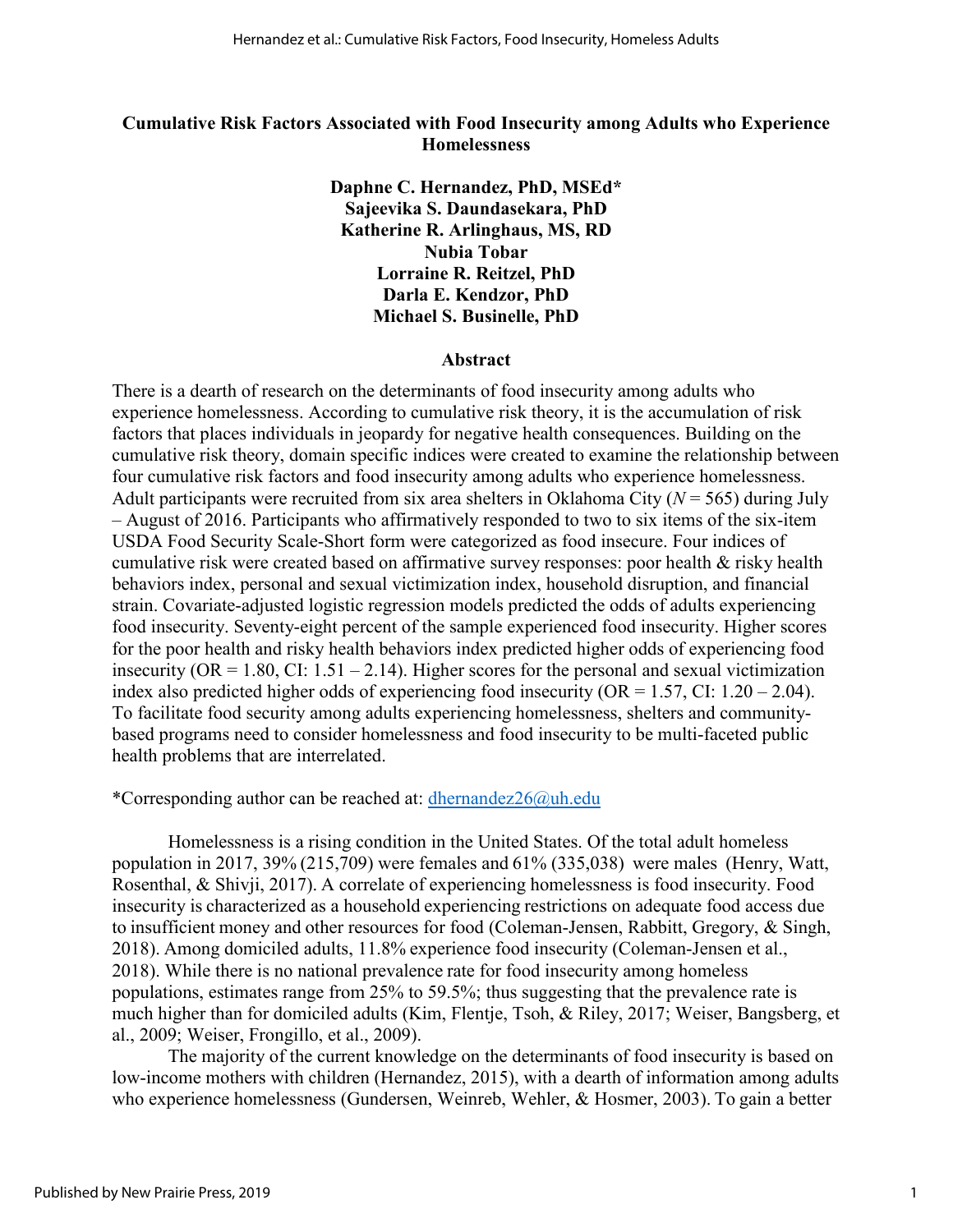understanding of the factors that contribute to food insecurity among adults experiencing homelessness, an investigation of highly prevalent correlates pertaining to this population, such as health, victimization, household disruption, and financial strain must occur. However, focusing on one correlate or risk factor may not be sufficient to determine potential precursors to experiencing food insecurity among adults who experience homelessness. The cumulative risk theory postulates that multiple risk factors, rather than any one particular risk factor, influence an outcome [\(Rutter, 1979;](#page-16-0) [Sameroff, 1998;](#page-16-1) [Sameroff, Seifer, Baldwin, & Baldwin, 1993\)](#page-16-2). Creating an aggregate score based on the summation of risk factors provides the opportunity to measure a particular domain (i.e., a group of behaviors/risk characteristics rather than an individual risk characteristic). A domain-specific aggregate score is a stronger correlate of outcomes compared to a single risk factor [\(MacFadyen, MacFadyen, & Prince, 1996\)](#page-15-2). Aggregate scores provide the opportunity for domain-specific (e.g., health domain, household disruption domain, financial strain domain) risk factors to be compared, which then provides the prospect to create more comprehensive interventions based on the domains.

# **Poor Health and Risky Health Behaviors**

A significant proportion of adults who experience homelessness live with poor physical and emotional health status [\(Fazel, Geddes, & Kushel, 2014;](#page-14-2) [Lebrun-Harris et al., 2013;](#page-15-3) [Sun,](#page-17-2)  [Irestig, Burström, Beijer, & Burström, 2012\)](#page-17-2), and poor health has been associated with an increased risk of experiencing food insecurity [\(Hernandez, Reesor, & Murillo, 2017;](#page-15-4) [Venci &](#page-17-3)  [Lee, 2018;](#page-17-3) [Wang et al., 2015\)](#page-17-4). The residential instability of individuals experiencing homelessness may be perceived as a failure to accomplish basic social expectations, which could contribute to the high rates of depression seen among this population [\(DeForge, Belcher,](#page-14-3)  [O'Rourke, & Lindsey, 2008\)](#page-14-3). Likewise, Post-Traumatic Stress Disorder (PTSD), a psychiatric disorder that can occur after a person has endured or witnessed a traumatic event, is highly common among the individuals experiencing homelessness (Whitbeck, Armenta, & [Gentzler, 2015\)](#page-17-5). Poor physical or mental health may make it difficult to practice lifestyle health behaviors such as organizing and planning meals. The managerial capacity required for planning and prepping meals is further hampered if these individuals experiencing homelessness are dependent on shared kitchen space. Shared cooking facilities are typically small and lack or have limited food storage [\(Richards & Smith, 2006;](#page-16-3) [Wicks, Trevena, & Quine, 2006\)](#page-17-6). The combination of both poor mental health conditions and logistical constraints from not having a home could place individuals experiencing homelessness at risk for food insecurity [\(Parpouchi,](#page-16-4)  [Moniruzzaman, Russolillo, & Somers, 2016;](#page-16-4) [Tong et al., 2018\)](#page-17-7).

Further, numerous adults who experience homelessness also experience high rates of alcohol use disorders, including a 29% to 63% lifetime presence of alcohol use disorders [\(Baggett et al., 2015\)](#page-13-1). In the United States, about three quarters of the adult population who experience homelessness are cigarette smokers [\(Baggett, Tobey, & Rigotti, 2013\)](#page-13-2). Evidence suggests homelessness may impact cigarette smoking and the quantity of cigarette consumption. Many smokers experiencing homelessness view tobacco use as a method of coping with "all the pressures of being homeless," or as a reward for withstanding the hardships of homelessness  [\(Baggett et al., 2013\)](#page-13-2). Thus, alcohol and tobacco purchases could divert financial resources dedicated to food to supporting highly addictive behaviors, and consequently contribute to food insecurity experiences [\(Hernandez, Reesor, Reitzel, et al., 2017\)](#page-15-5).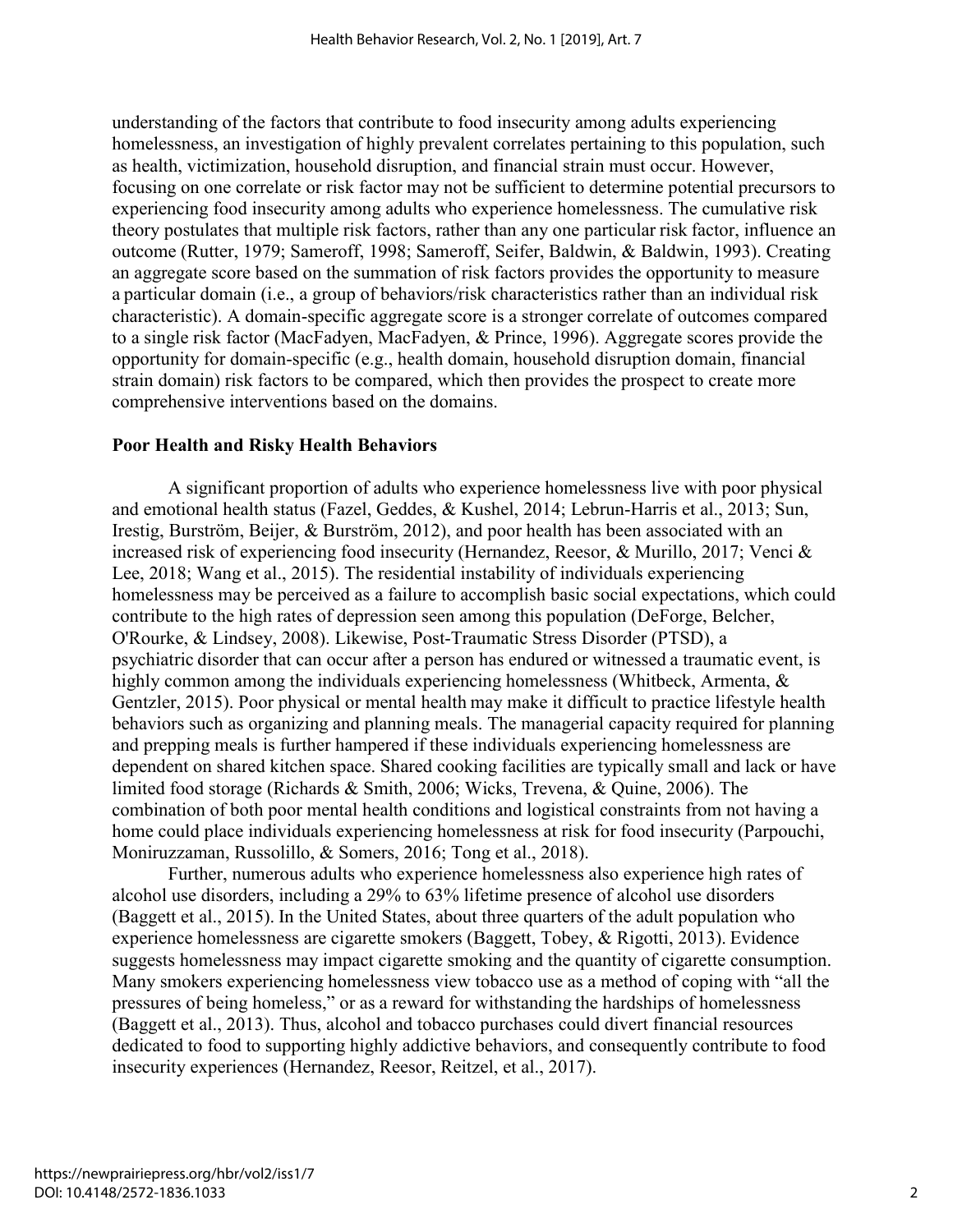#### **Personal and Sexual Victimization**

Sexual and physical abuse is often an experience among women and men experiencing homelessness. When compared to poor domiciled women or mothers, women experiencing homelessness report rape or physical abuse more frequently (Kushel, Evans, Perry, Robertson, & [Moss, 2003;](#page-15-6) [Meinbresse et al., 2014\)](#page-15-7). In addition to a high level of victimization, homelessness is also associated with a higher possibility of witnessing violence [\(Fitzpatrick, LaGory, &](#page-14-4)  [Ritchey, 1999\)](#page-14-4). Ninety percent of mothers experiencing homelessness have experienced or witnessed severe physical and/or sexual abuse at some point in their lives (Henry, Shivji, de Sousa, & Cohen, 2015). Lack of legal and consistent residence or tight living quarters could explain the higher exposure to violence among homeless populations. Further, young adults without education or work experience are repeatedly faced with the obligation of providing for themselves for survival. This can sometimes mean turning to trading sex for goods such as food, shelter, money, or drugs [\(Santa Maria, Narendorf, Ha, & Bezette-Flores, 2015;](#page-16-5) [Tyler & Johnson,](#page-17-8)  [2006\)](#page-17-8).

### **Household Disruption**

Family risk factors such as family disruption and conflict are also connected to increased experiences with food insecurity. Adverse experiences during childhood, including household and housing instability, have been associated with food insecurity experiences in adulthood [\(Chilton, Knowles, Rabinowich, & Arnold, 2015\)](#page-13-3). Foster care placement is also considered to increase the risk of experiencing homelessness as an adult [\(Bassuk et al., 1997;](#page-13-4) [Fowler, Toro, &](#page-14-5)  [Miles, 2009;](#page-14-5) [Roman & Wolfe, 1995\)](#page-16-6). Youth aging out of foster care are at increased risk of poverty and are disproportionately impacted by food insecurity as well [\(Courtney & Dworsky,](#page-13-5)  [2006;](#page-13-5) [Lockwood, Friedman, & Christian, 2015;](#page-15-8) [Meisenheimer, 2016\)](#page-16-7). Another correlation to homelessness is jail time or incarceration. Family disruption due to incarceration has also been linked with an increase in food insecurity [\(Cox & Wallace, 2013\)](#page-13-6). Due to limited employment opportunity, earnings, and economic mobility, the connection between family disruption from a family member being incarcerated and food hardship can continue even after the incarcerated parent re-enters society [\(Geller, Garfinkel, & Western, 2011;](#page-14-6) [The Pew Charitable Trusts, 2010;](#page-16-8) [Visher, Debus, & Yahner, 2008\)](#page-17-9). 

#### **Financial Strain**

Financial strain refers to a person's subjective appraisal of income inadequacy [\(Szanton,](#page-17-10)  [Thorpe, & Whitfield, 2010\)](#page-17-10). Lack of employment is one of the indicators of financial strain. Previous studies suggest that various events associated with unemployment can inflict additional risk of food insecurity [\(Huang, Kim, & Birkenmaier, 2016\)](#page-15-9). For example, unemployment can create additional distress and negatively impact family relationships and interactions [\(Frasquilho](#page-14-7)  [et al., 2016\)](#page-14-7). This places individuals who are experiencing multiple employment losses at higher risk for food insecurity [\(Huang et al., 2016\)](#page-15-9).  In addition, homelessness and residential mobility during early life could lead to poor school performance, repeating grades, dropping out, and lower rates of high school graduation [\(Bassuk, 2010;](#page-13-7) [Buckner, 2008\)](#page-13-8). Adults who have not completed high school are at higher risk for food insecurity compared to adults have obtained a high school degree [\(Hernandez, Marshall, & Mineo, 2014\)](#page-15-10).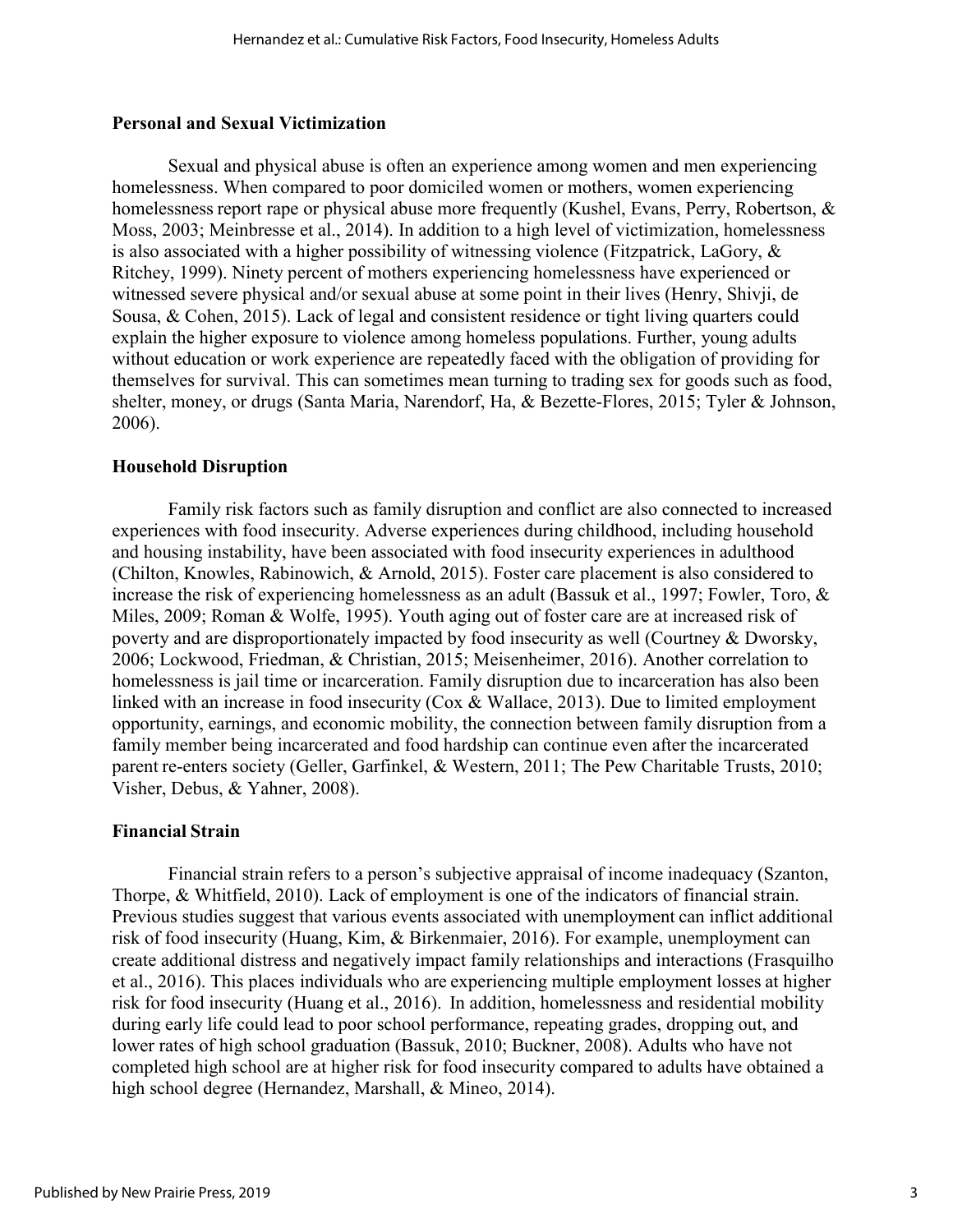#### **Current Study**

Most of the literature described above has come from research conducted with domiciled populations. Adults who experience homelessness may have unique sets of barriers to accessing food. Thus, there is a need to understand how domain-specific (e.g., health, household disruption) risk factors are related to food insecurity among adults who experience homelessness. The purpose of this article is to examine the association of four cumulative risk indices – poor health and risky health behaviors, personal and sexual victimization, household disruption, and financial strain – with food insecurity among adults experiencing homelessness. Such examination may provide insight into how programs and policies could potentially be restructured to meet the needs of this population.

#### **Methods**

#### **Data and Sample**

The participants for the current study were recruited through flyers posted at six homeless shelters in Oklahoma City, OK from July – August, 2016. Participants were eligible to enroll in the study if they were at least 18 years of age, receiving services (e.g., shelter, counseling) at the targeted shelters, and had a minimum 7<sup>th</sup> grade English literacy level based on a score of 4 or higher on the Rapid Estimate of Adult Literacy in Medicine-Short Form [\(Davis et al., 1993;](#page-13-9) [Murphy, Davis, Long, Jackson, & Decker, 1993\)](#page-16-9). While 648 participants were screened for the study, thirty-eight interested participants were excluded during screening due to lower literacy level. After the screening and informed consent process, participants completed questionnaires that were administered via a tablet computer whereby survey items were visible on the screen and read aloud to the participant via headphones. Participants were compensated with a \$20 department store gift card. The Institutional Review Boards at the University of Oklahoma Health Sciences Center and the University of Houston approved this study.

A total of 610 eligible adults were enrolled in the study. Those who did not meet the criteria of being homeless (i.e., an individual that does not have a personal residence or other permanent location to sleep) were excluded (29 excluded). Participants were further excluded if they were missing data on the food security measure (4 excluded), if they were missing data on any of the risk indices (3 excluded), or if they had any missing covariate data (9 excluded). The final analytic sample consisted of 565 adults who were experiencing homelessness.

#### **Measures**

**Food insecurity**. Food security was measured using a six-item Food Security Scale developed by the National Center for Health Statistics in collaboration with Abt Associates Inc. The scale assesses both the quality and quantity of a person's food over the past 12 months, along with whether they were able to afford the food they needed. If participants responded affirmatively to zero or one of the six items, they were categorized as food secure. Individuals who responded affirmatively to between two and six of the six items were categorized as food insecure [\(Blumberg, Bialostosky, Hamilton, & Briefel, 1999\)](#page-13-10).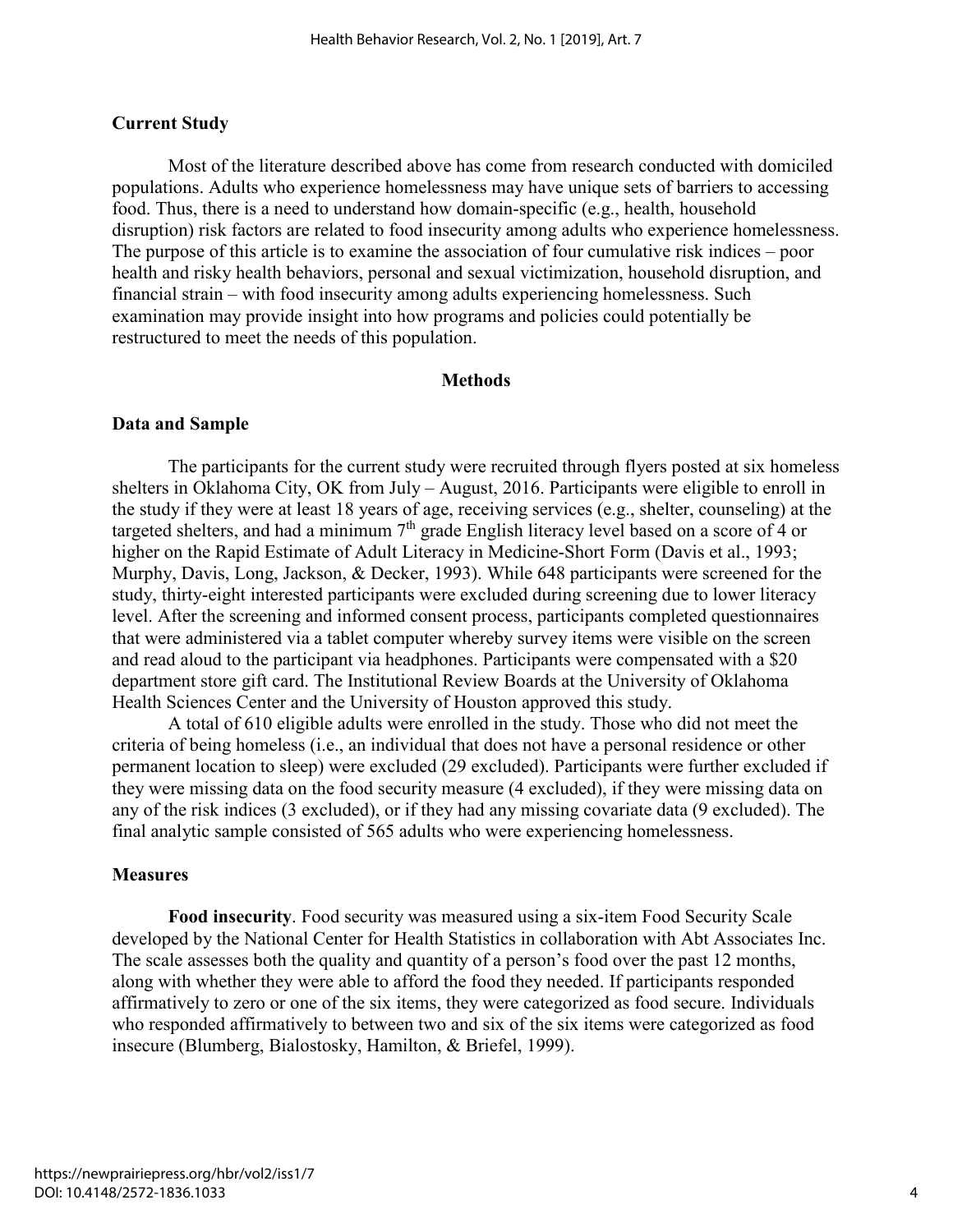**Cumulative risk indices.** The independent variables are comprised of four indices of cumulative risk factors that may be associated with food insecurity. The process of developing risk factor indices was adapted from previous research that combined risk factor experiences to develop cumulative family risk factor indices [\(Garasky, Stewart, Gundersen, Lohman, &](#page-14-8)  [Eisenmann, 2009](#page-14-8); [Gundersen, Lohman, Garasky, Stewart, & Eisenmann, 2008](#page-14-9); [Hernandez,](#page-15-1)  [2015;](#page-15-1) [Hernandez & Pressler, 2015\)](#page-15-11). Each of the four indices was created by aggregating various risky behavioral experiences thought to contribute to food insecurity [\(Chilton et al., 2015;](#page-13-3) [Huang](#page-15-9)  [et al., 2016;](#page-15-9) [Jackson, Lynch, Helton, & Vaughn, 2018;](#page-15-12) [Venci & Lee, 2018\)](#page-17-3). This process is described briefly for each of the indices.

**Poor health and risky health behaviors index***.* The poor health and risky health behaviors index was composed of five variables: Poor health status, depression symptoms, PTSD symptoms, alcohol abuse/dependence, and smoking status. With the first measure participants were asked to rate their health status on a 1 = *Excellent* to 5 = *Poor* scale from the Behavioral Risk Factor Surveillance Survey [\(Centers for Disease Control and Prevention, 2009\)](#page-13-11). Those who rated their overall health status as "poor" or "fair" were given a score of one. Depression symptoms were assessed using the eight-item Patient Health Questionnaire (PHQ) [\(Spitzer,](#page-16-10)  [Kroenke, Williams, & Patient Health Questionnaire Primary Care Study Group, 1999\)](#page-16-10). Participants that scored 10 points or higher (possible range of score 0 - 24) were categorized as currently experiencing depression symptoms and were given a score of one [\(Kroenke et al.,](#page-15-13)  [2009\)](#page-15-13). The third measure, symptoms of PTSD, was assessed using the four-item Primary Care Post-Traumatic Stress Disorder (PC-PTSD) screener. The response options for each item were "yes/no." Those who responded "yes" to three or more items were described as experiencing PTSD symptoms and were given a score of one [\(Prins et al., 2003\)](#page-16-8). Alcohol abuse/dependence, the fourth measure in the index, was based on seven items from the Patient Health Questionnaire [\(Spitzer et al., 1999\)](#page-16-10). Two or more affirmative answers resulted in the participant receiving a score of one, suggesting probable alcohol abuse or dependence [\(Spitzer et al., 1999\)](#page-16-10). For the fifth measurement, participants who responded affirmatively to both smoking at least 100 cigarettes in a lifetime and smoking in the past 30 days were classified as current smokers and were given a score of one [\(Businelle et al., 2015\)](#page-13-12) The scores for each of the five variables were summed to create a cumulative score for the poor health and risky health behaviors index, with a possible range of zero to five.

**Personal and sexual victimization index.** The personal and sexual victimization index was based on one item regarding personal victimization and two items regarding sexual victimization. Participants were asked if anyone had used violence, such as mugging, fighting, or sexual assault against them ([Sampson, Raudenbush, & Earls, 1997](#page-16-11)). Sexual victimization items were adapted from the 2014-2015 National Health and Nutrition Examination Survey. Participants were asked if they had ever been forced to have sexual intercourse of any kind (vaginal, anal, or oral); participants were also asked if they had ever exchanged sex (vaginal, anal, or oral) for money, drugs, a place to stay, food/meals, or anything else. The response options for each item were "yes/no." Affirmative responses were provided a score of one and summed up to create the personal and sexual victimization index, with a possible range of zero to three.

**Household disruption.** The three items that comprised the household disruption index were based on items that measure family separation and are considered to be disruptive to individual and family well-being [\(Fawley-King, Trask, Zhang, & Aarons, 2017;](#page-14-10) [Haskett,](#page-14-11)  [Armstrong, & Tisdale, 2016;](#page-14-11) [Turney & Goodsell, 2018\)](#page-17-11). Two items were derived from the 18-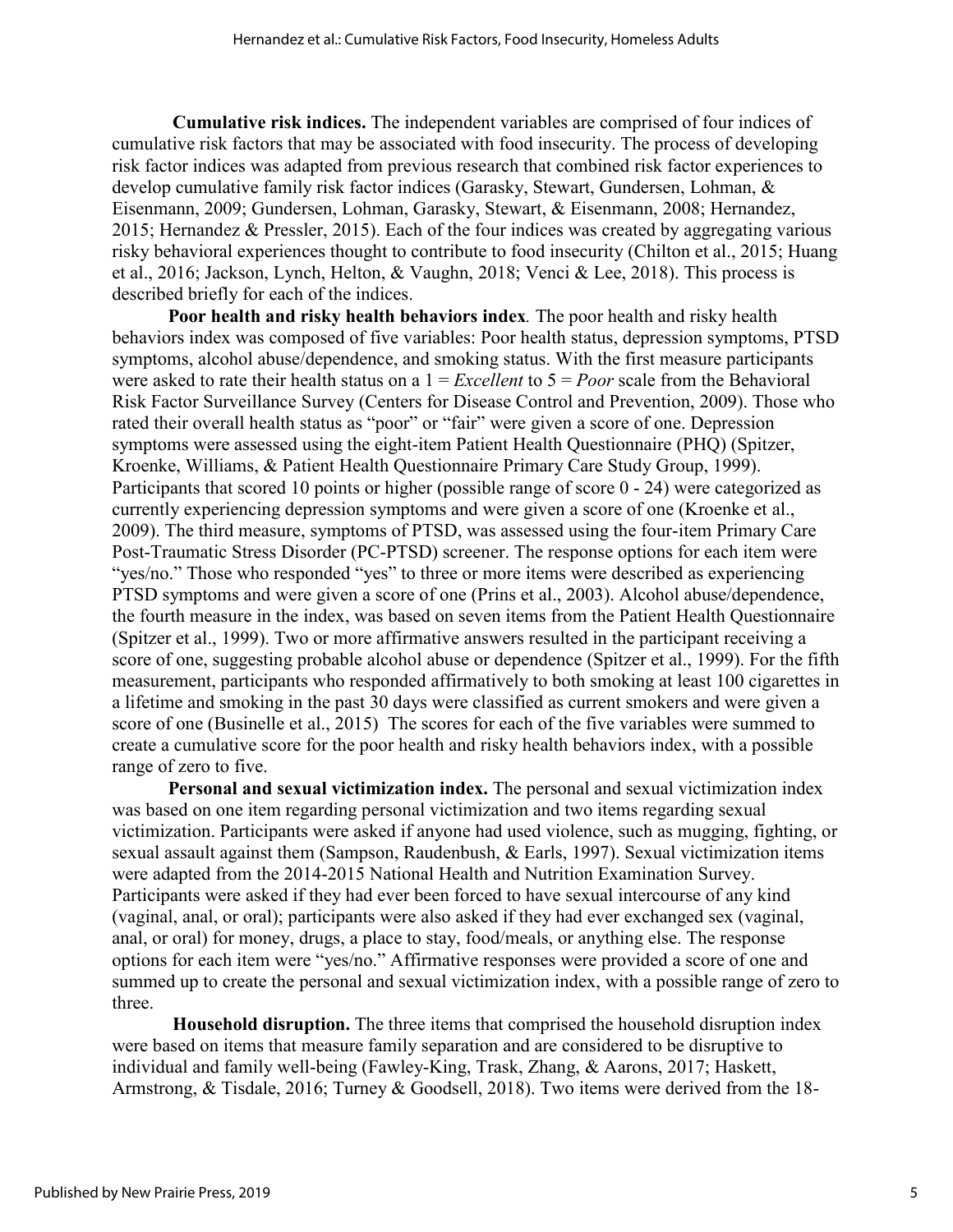item Brief Homelessness Questionnaire created for the purposes of the study [\(Businelle &](#page-13-13)  [Kendzor, 2016\)](#page-13-13). The questionnaire included an item where participants responded the age at which they became homeless for the first time. Participants who responded 17 years or younger where categorized as having experienced homelessness as a child. The questionnaire also included an item where participants responded whether they had been incarcerated (jail or prison) in the past 5 years. This item included a "yes/no" response option. The final item was derived from a 4-item questionnaire that was developed by researchers and child welfare stakeholders to assess involvement in the foster care system. Participants responded whether or not they had ever been in foster care. This item included a "yes/no" response option. For each of these measurements, affirmative responses were scored as a one and not having had the experience was scored a zero. The cumulative household disruption index was determined as the sum of all three variables' scores, with a possible range of zero to three.

**Financial strain index.** The financial strain index included three items of financial risk: unemployment or disability that limits employment, having no sources of income, and having less than high school education. Each affirmative response to the three items were scored as a one. Those whose employment, income, and education experiences did not match these characteristics were scored as zero. The three variables were summed to create a financial strain index, with a possible range of zero to three.

# **Covariates**

A number of control variables were included as covariates in the models as they may influence individuals' experiences with various risk factors and could be related to individuals' food security. Continuous covariates included age and the total number of years the individual has been homeless. The remaining covariates were all treated as dichotomous variables: gender (one = female; zero = male), race/ethnicity (one = white/non-minority; zero = minority), marital status (one  $=$  married; zero  $=$  not married), and health insurance (one  $=$  insured to any extent;  $zero =$  uninsured).

# **Analytic Plan**

Descriptive analyses and multivariate logistic regression models were conducted using STATA version 14.0 statistical software (StataCorp LP, College Station, Texas). Bivariate analyses comparing the individual risk factors, cumulative risk indices, and covariates by food security status were conducted using one-way analysis of variance (ANOVA) tests for continuous variables and chi-square tests for dichotomous variables. The multivariate logistic regression models consisted of food insecurity being regressed onto the cumulative family risk indices and covariates. In all regression models the standard errors were adjusted to account for the lack of independence, as some participants were clustered by data collection site.

# **Results**

The descriptive statistics for the study variables for the entire analytic sample and for food secure and food insecure adults are displayed in Table 1. Twenty-two percent of the sample was food secure, and 78% were food insecure. Overall, food insecure adults were significantly more likely to have a higher score (indicating a worsened state) on the poor health and risky health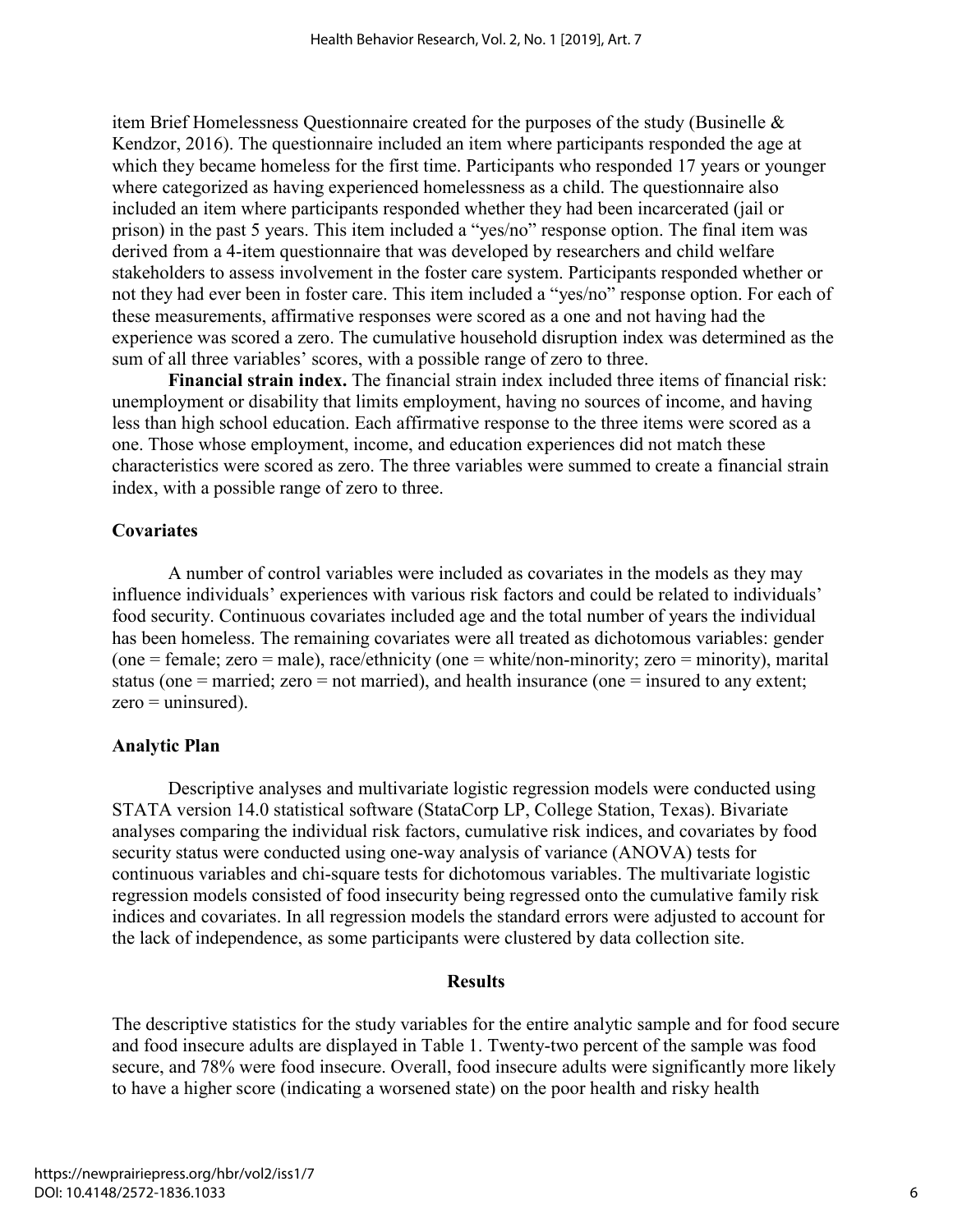# Table 1

|                                                         | Analytic      |                    |                      |  |  |
|---------------------------------------------------------|---------------|--------------------|----------------------|--|--|
|                                                         | Sample        | <b>Food Secure</b> | <b>Food Insecure</b> |  |  |
|                                                         | $(n = 565)$   | $(n = 126)$        | $(n = 439)$          |  |  |
| Characteristics                                         |               |                    |                      |  |  |
| Food security status (Dependent                         |               |                    |                      |  |  |
| Variable)                                               |               |                    |                      |  |  |
| Food secure (0 or 1 items<br>affirmed)                  | 22%           | 100%               |                      |  |  |
| Food insecure $(2 - 4$ items                            | 78%           |                    | 100%                 |  |  |
| affirmed)                                               |               |                    |                      |  |  |
| Cumulative risk indices<br>(Independent Variables)      |               |                    |                      |  |  |
| Poor health & risky health<br>behaviors index $[0 - 5]$ | 2.05(1.29)    | 1.39(1.00)         | $2.25(1.31)$ ***     |  |  |
| Poor health                                             | 37 %          | 22%                | 41%***               |  |  |
| Depression symptoms                                     | 31%           | 11%                | $36\%***$            |  |  |
| PTSD symptoms                                           | 33%           | 17%                | 37%***               |  |  |
| Alcohol abuse/dependence                                | 27%           | 15%                | 31%***               |  |  |
| Smoker                                                  | 78%           | 73%                | 80%                  |  |  |
| Personal & sexual victimization<br>$[0 - 3]$            | 0.64(0.70)    | 0.43(0.59)         | $0.71(0.72)$ ***     |  |  |
| <b>Experienced</b> violence                             | 40%           | 29%                | 43%**                |  |  |
| Forced to have sex                                      | 24%           | 13%                | 27%**                |  |  |
| Trade sex                                               | $1\%$         | $1\%$              | .50%                 |  |  |
| Household disruption $[0 - 3]$                          | 0.78(0.72)    | 0.67(0.63)         | $0.81(0.74)$ *       |  |  |
| First experiences being                                 | 13%           | $5\%$              | $15\%$ **            |  |  |
| homeless was as a child                                 |               |                    |                      |  |  |
| Jail or incarceration                                   | 52%           | 47%                | 53%                  |  |  |
| Foster care                                             | 13%           | 15%                | 13%                  |  |  |
| Financial strain index $[0 - 3]$                        | 1.42(0.67)    | 1.47(0.65)         | 1.41(0.67)           |  |  |
| Unemployment/ Disability<br>limits employment           | 89%           | 91%                | 88%                  |  |  |
| No sources of income                                    | 53%           | 56%                | 53%                  |  |  |
| Less than high school                                   | 26%           | 20%                | 28%                  |  |  |
| education                                               |               |                    |                      |  |  |
| Control variables                                       |               |                    |                      |  |  |
| Age                                                     | 43.62 (11.97) | 43.77 (12.52)      | 43.58 (11.82)        |  |  |
| Gender                                                  |               |                    |                      |  |  |
| Female                                                  | 36%           | 34%                | 37%                  |  |  |
| Male                                                    | 64%           | 66%                | 63%                  |  |  |

*Descriptive Statistics for Study Variables [M (SD) or %] (n = 565).*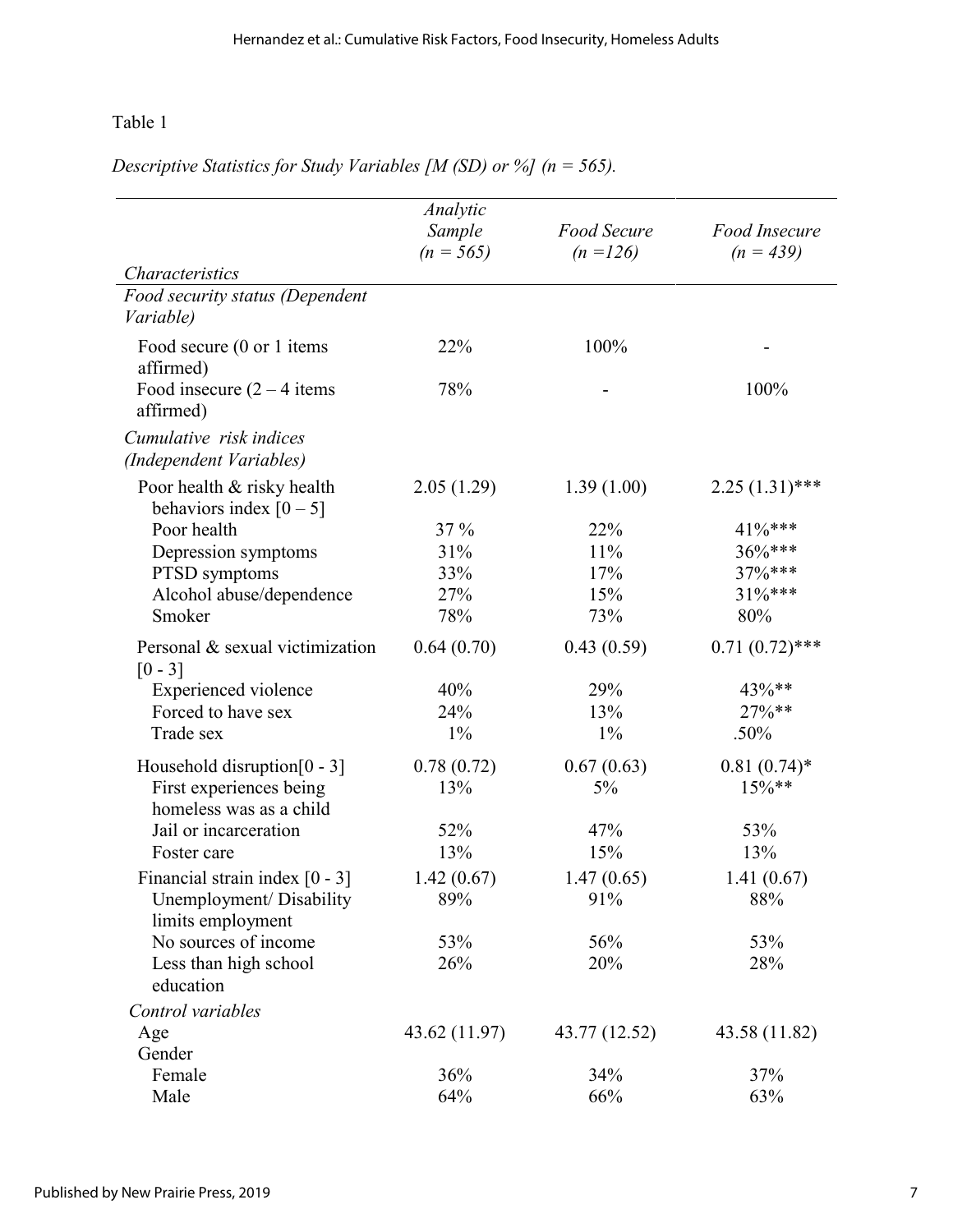# Table 1 (Continued)

|                             | Analytic<br>Sample | Food Secure | Food Insecure |
|-----------------------------|--------------------|-------------|---------------|
|                             | $(n = 565)$        | $(n = 126)$ | $(n = 439)$   |
| <i>Characteristics</i>      |                    |             |               |
| Race/Ethnicity              |                    |             |               |
| White/non-minority          | 56%                | 56%         | 56%           |
| Minority                    | 44%                | 44%         | 44%           |
| Marital status              |                    |             |               |
| Not married                 | 88%                | 88%         | 88%           |
| Married                     | 12%                | 12%         | 12%           |
| Health insurance            |                    |             |               |
| No insurance                | 70%                | 73%         | 69%           |
| Any insurance               | 30%                | 27%         | $31\%***$     |
| Total number of years being | 3.18(4.31)         | 2.85(3.94)  | 3.27(4.41)    |
| homeless                    |                    |             |               |

*Descriptive Statistics for Study Variables [M (SD) or %] (n = 565).* 

*Note.* Food insecure and secure groups were compared using one-way analysis of variance tests for continuous variables and chi-square tests for dichotomous variables.  $p < .05$ ;  $\ast p < .01$ ; \*\*\*  $p < .001$ .

behaviors index, personal and sexual victimization index, and household disruption index, compared to their food secure counterparts. More specifically, food insecure adults were significantly more likely to report poor health, depression symptoms, PTSD symptoms, alcohol abuse/dependence, having experienced violence, having been forced to have sex, and having first experienced homelessness as a child, compared to food secure adults. Eighty-nine percent of the sample reported being unemployed or having a disability that limits their employment, 53% had no source of income, and 26% had less than high school education. On average, participants were about 44 years of age, 64% male, 56% white, 88% not married, 70% lacking insurance, and the majority had been homeless for over three years. Food insecure adults were significantly more likely to have health insurance than food secure adults.

The results of the multivariate logistic regression model are displayed in Table 2. Adults experiencing homelessness with a higher score for the poor health and risky health behaviors index (indicating greater risk) had higher odds of experiencing food insecurity (OR = 1.80, *p* < 0.001). Similarly, adults experiencing homelessness with a higher score for the personal and sexual victimization index (indicating greater risk) had higher odds of experiencing food insecurity (OR = 1.57,  $p < 0.05$ ). None of the covariates significantly predicted risk of food insecurity among adults experiencing homelessness.

# **Sensitivity Models**

Additional models were conducted that recalculated the four cumulative risk indices using principal components factor analysis. Each index was derived by providing each individual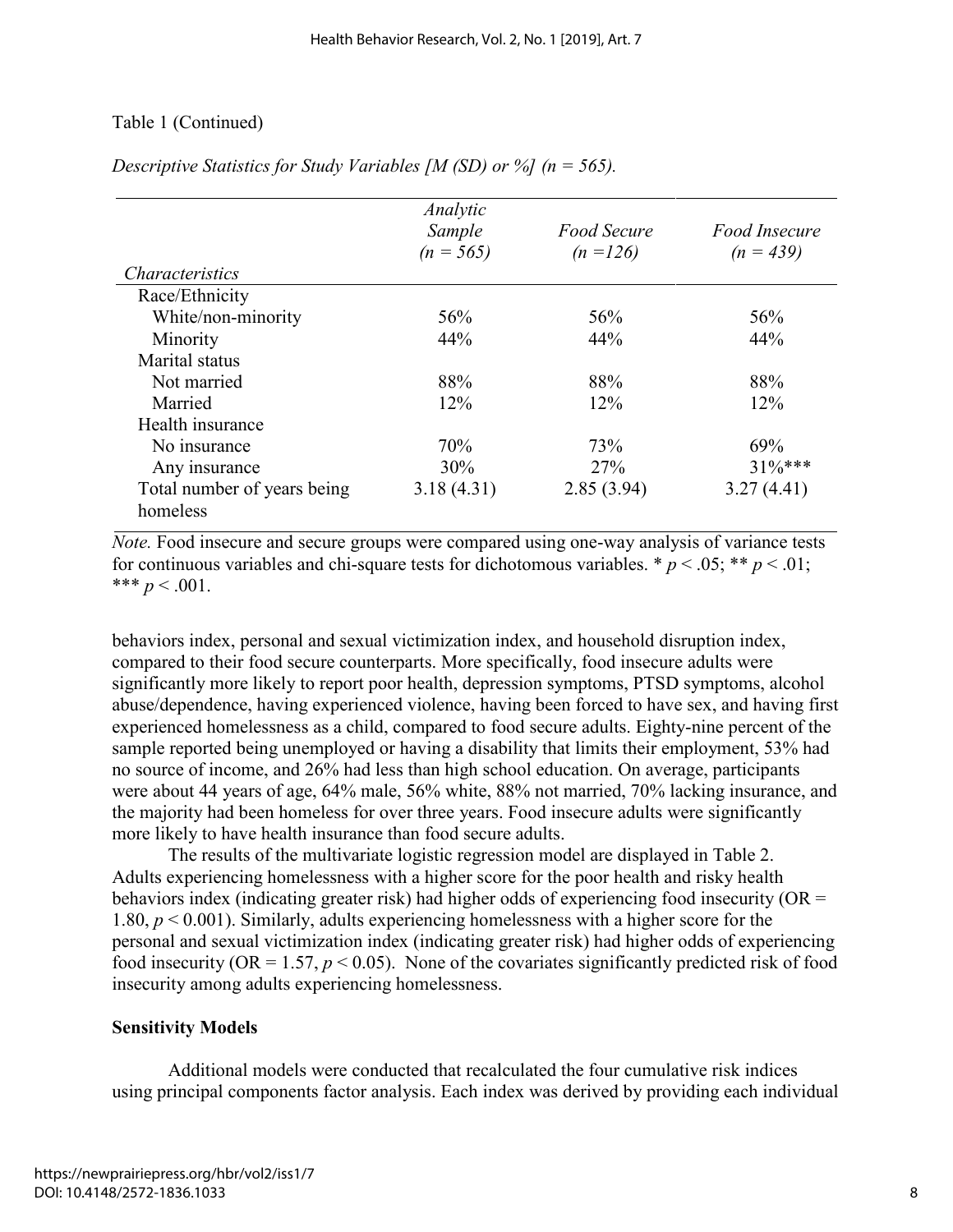risk with a weight based on its respective factor loading obtained from principal components analysis to explore whether individual risks may accumulate differentially to each other. These results did not differ from the results presented in Table 2.

# Table 2

*Logistic Regressions Predicting the Association between Cumulative Risk Indices and Food Insecurity* 

| Cumulative risk indices                    | <b>OR</b> | 95% CI          |
|--------------------------------------------|-----------|-----------------|
| Poor health & risky health behaviors index | $1.80***$ | $(1.47 - 2.21)$ |
| Personal & sexual victimization index      | $1.57*$   | $(1.11 - 2.21)$ |
| Household disruption index                 | 1.13      | $(0.81 - 1.56)$ |
| Financial strain index                     | 1.04      | $(0.79 - 1.37)$ |
| Control variables                          |           |                 |
| Age                                        | 0.99      | $(0.98 - 1.01)$ |
| Gender                                     |           |                 |
| Female                                     | 0.93      | $(0.58 - 1.48)$ |
| Male                                       | 1.00      |                 |
| Race/Ethnicity                             |           |                 |
| White/non-minority                         | 0.81      | $(0.53 - 1.25)$ |
| Minority                                   | 1.00      |                 |
| Marital status                             |           |                 |
| Not married                                | 1.00      |                 |
| Married                                    | 1.17      | $(0.61 - 2.23)$ |
| Health insurance                           |           |                 |
| No insurance                               | 1.00      |                 |
| Any insurance                              | 1.20      | $(0.74 - 1.97)$ |
| Total number of years being homeless       | 1.01      | $(0.95 - 1.07)$ |

 $\overline{\ast p}$  < .05;  $\overline{\ast p}$  < .01;  $\overline{\ast p}$  < .001.

# **Discussion**

The purpose of the current study was to investigate the cumulative nature of risk factors associated with food insecurity among adults experiencing homelessness. Thus, it is important to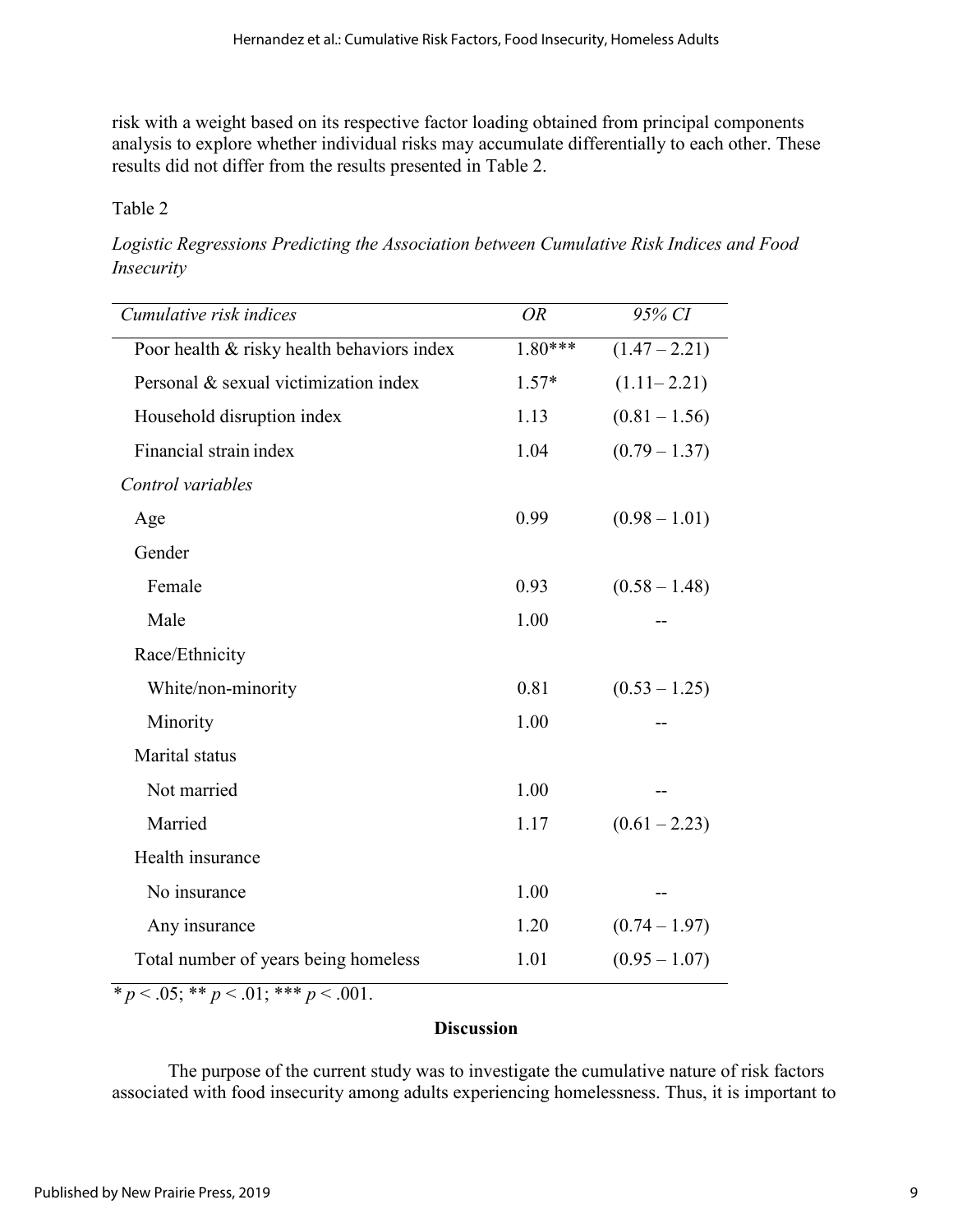describe the food insecurity prevalence rate in the current sample. While the participants in the current study were from homeless shelters where food is provided on a daily basis, 78% of the current study sample reported experiencing food insecurity. Even though study participants are provided food as homeless shelter residents, these adults may still feel anxiety as to where they will access their next meal or how they will access food if they are not in shelter at the time of meal service. It is not clear from the data the duration or frequency with which these individuals have been experiencing food insecurity. However, research on domiciled populations suggests that the duration of food insecurity experiences are typically short, but can be cyclical [\(Coleman-](#page-13-0)[Jensen et al., 2018\)](#page-13-0). The additional barriers associated with housing instability and homelessness possibly magnify the duration and frequency of experiencing food insecurity; thus, amplifying the anxiety surrounding accessing food.

Moreover, study results indicate that among the four cumulative risk domains investigated in relation to food insecurity, two of them significantly predicted food insecurity among adults experiencing homelessness: 1) poor health and risk health behaviors, and 2) personal and sexual victimization. This supports the assertion that the aggregate score of individual risk factors, as suggested by the cumulative risk theory, can be used as determinants of food insecurity among adults experiencing homelessness. The adults who experienced food insecurity reported more frequently experiencing poor health, depression, PTSD symptoms, and alcohol dependence. This indicates that physical health, mental health, and risky health-related behaviors are associated with food insecurity among adults who experience homelessness, similar to previous findings with domiciled adults [\(Hernandez, 2015\)](#page-15-1). Current findings also show that the food insecure adults who experience homelessness are more likely to report experiencing violence and sexual victimization, compared to food secure adults who experience homelessness. These results coincide with research among domiciled populations that has found intimate partner violence to be associated with food insecurity [\(Hernandez et al., 2014;](#page-15-10) [Melchior et al.,](#page-16-12)  [2009\)](#page-16-12).

While individual indicators of household disruption and financial strains such as childhood homelessness, foster care, unemployment, and lower level of education are associated with higher incidence of food insecurity [\(Cox & Wallace, 2013;](#page-13-6) [Gundersen et al., 2003;](#page-14-1) [Hernandez et al., 2014;](#page-15-10) [Huang et al., 2016\)](#page-15-9), the cumulative indices of household disruption and financial strain were not predictive of food insecurity among adults who experience homelessness. While a greater proportion of adults who had experienced homelessness as a child also experienced food insecurity, bivariate statistics indicate that the prevalence rates of food insecurity/food security did not differ among the other risk factors associated with household disruption (e.g., jail time) or those associated with financial strain (e.g., unemployment). The lack of variability in the food security status among these risk factors, along with the highly prevalent, or universal, characteristics of experiencing financial stress among adults who experience homelessness, could be reasons why these two cumulative indices – household disruption and financial strain - were not as salient in determining who experiences food insecurity.

The current study sample included only the individuals who were in or obtaining services from homeless shelters in Oklahoma City, OK. Therefore, one of the limitations of this study is that these results might not be generalized to all adults experiencing homelessness in the United States. Due to the cross-sectional study design, this study assumes that the cumulative risk factors measured in the study placed individuals at risk of food insecurity. However, the poor health, victimization, financial strains, and household disruption could be consequences of food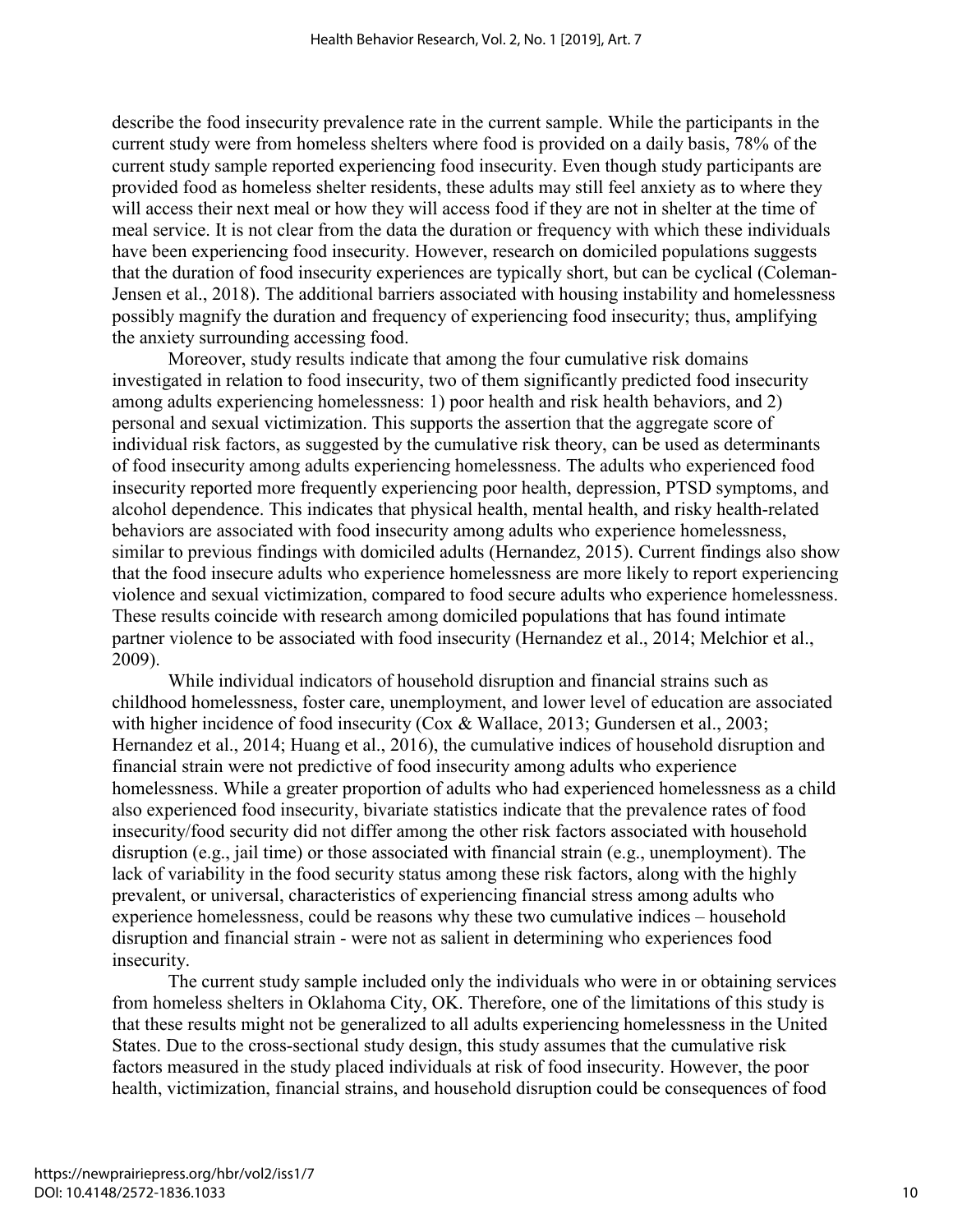insecurity. Therefore, longitudinal studies are required to understand the directionality of the associations between food insecurity, poor physical/mental health, exposure to violence and victimization, household disruption, and financial strain.

### **Implications for Programs**

At the present moment, shelters and community-based programs address food insecurity by providing food to clients. However, the current results suggest that the precursors to food insecurity among individuals who experience homelessness are multifaceted. Thus providing food, which takes care of the immediate cause, does not address the correlates that predict individuals being at risk for food insecurity. This adds to the growing literature that suggests that food insecurity should no longer be treated as an isolated matter that can be resolved by solely focusing on the immediate need for food assistance [\(Chilton et al., 2015;](#page-13-3) [Hernandez, 2015;](#page-15-1) [Hernandez et al., 2014\)](#page-15-10). In other words, the correlates of food insecurity (e.g., health, victimization, housing instability) may need to be addressed in conjunction with providing food assistance to have an impactful reduction in the prevalence of food insecurity. Thus, programmatic approaches to addressing food insecurity need to be multifaceted. To accomplish this, shelters are encouraged to continue to screen for depression, PTSD, alcohol abuse, personal violence, and sexual victimization as part of an intake process that can help social service providers best identify their clients' needs. In doing so, it will be important to consider how mental health, personal violence, and sexual victimization could contribute to food insecurity and vice versa. It is not until domain-specific risk factors (e.g., health, household disruption) are considered in relation to food insecurity that meaningful interventions can be created to lower food insecurity concerns among this vulnerable population.

# **Discussion Questions**

- 1) What are ways that programs and social service providers can reduce food insecurity among adults experiencing homelessness?
- 2) What are ways that programs and social service providers can reduce poor health, risky health behaviors, and the trauma associated with experiencing personal or sexual victimization among adults experiencing homelessness?

# **Acknowledgements**

This work was supported by the Oklahoma Tobacco Research Center at the University of Oklahoma Health Sciences Center [to MSB]; the University of Houston [to LRR]; and the American Cancer Society grant [MRSGT-12-114-01-CPPB to MSB]. Research reported in this publication was also supported by the National Cancer Institute of the National Institutes of Health under Award Number P20CA221697 and PA20CA221696 and pilot project 5555. Lastly, the preparation of this manuscript was also partially support by the Research and Extension Experiential Learning for Undergraduate (REEU) Fellowships program of the National Institute of Food and Agriculture, USDA, Grant # 2017-67032-26021. The content is solely the responsibility of the authors and does not necessarily represent the official views of the sponsoring organizations.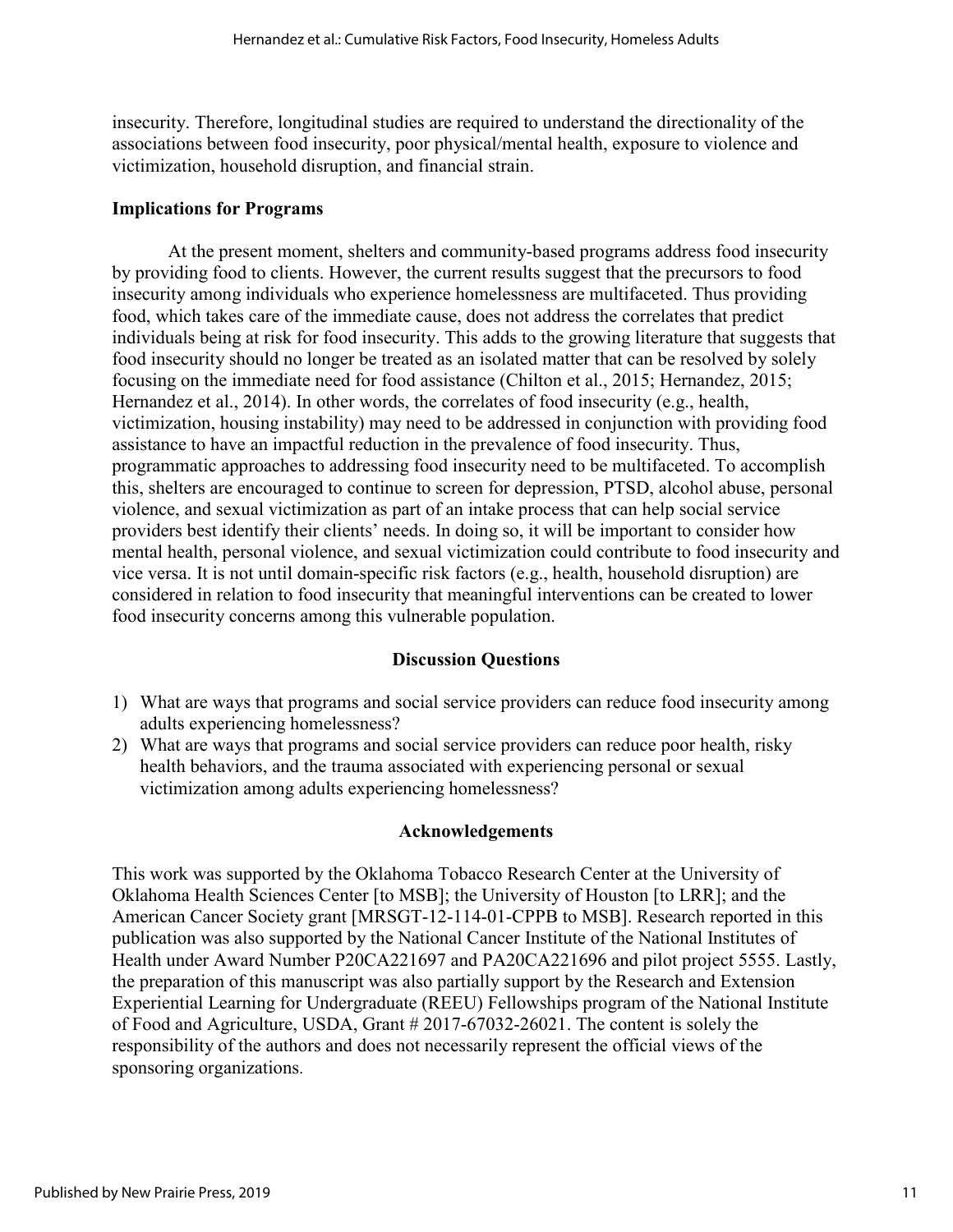### **References**

- <span id="page-13-1"></span>Baggett, T. P., Chang, Y., Singer, D. E., Porneala, B. C., Gaeta, J. M., O'Connell, J. J., & Rigotti, N. A. (2015). Tobacco-, alcohol-, and drug-attributable deaths and their contribution to mortality disparities in a cohort of homeless adults in Boston. *American Journal of Public Health, 105*(6), 1189-1197.<https://doi.org/10.2105/ajph.2014.302248>
- <span id="page-13-2"></span>Baggett, T. P., Tobey, M. L., & Rigotti, N. A. (2013). Tobacco use among homeless people-- Addressing the neglected addiction. *The New England Journal of Medicine, 369*(3), 201- 204. <https://doi.org/10.1056/NEJMp1301935>
- <span id="page-13-7"></span>Bassuk, E. L. (2010). Ending child homelessness in America. *The American Journal of Orthopsychiatry, 80*(4), 496-504.<https://doi.org/10.1111/j.1939-0025.2010.01052.x>
- <span id="page-13-4"></span>Bassuk, E. L., Buckner, J. C., Weinreb, L. F., Browne, A., Bassuk, S. S., Dawson, R., & Perloff, J. N. (1997). Homelessness in female-headed families: Childhood and adult risk and protective factors. *American Journal of Public Health, 87*(2), 241-248. <https://doi.org/10.2105/AJPH.87.2.241>
- <span id="page-13-10"></span>Blumberg, S. J., Bialostosky, K., Hamilton, W. L., & Briefel, R. R. (1999). The effectiveness of a short form of the Household Food Security Scale. *American Journal of Public Health, 89*(8), 1231-1234.<https://doi.org/10.2105/AJPH.89.8.1231>
- <span id="page-13-8"></span>Buckner, J. C. (2008). Understanding the impact of homelessness on children: Challenges and future research directions. *American Behavioral Scientist, 51*(6), 721-736. <https://doi.org/10.1177/0002764207311984>
- <span id="page-13-13"></span><span id="page-13-12"></span>Businelle, M. S., & Kendzor, D. E. (2016). *Advance Understanding of Health in Homeless Shelter Patrons.* IRB protocol #6939. University of Oklahoma Health Sciences Center, Office of Human Research Participant Protection, Institutional Review Board.
- Businelle, M. S., Poonawalla, I. B., Kendzor, D. E., Rios, D. M., Cuate, E. L., Savoy, E. J., . . . Reitzel, L. R. (2015). Smoking policy change at a homeless shelter: Attitudes and effects. *Addictive Behaviors, 40*, 51-56.<https://doi.org/10.1016/j.addbeh.2014.08.013>
- <span id="page-13-11"></span>Centers for Disease Control and Prevention. (2009). *Behavioral Risk Factor Surveillance System Survey Data*. Atlanta, Georgia: Centers for Disease Control and Prevention. [https://www.cdc.gov/brfss/annual\\_data/annual\\_2009.htm](https://www.cdc.gov/brfss/annual_data/annual_2009.htm)
- <span id="page-13-3"></span>Chilton, M., Knowles, M., Rabinowich, J., & Arnold, K. T. (2015). The relationship between childhood adversity and food insecurity: 'It's like a bird nesting in your head'. *Public Health Nutrition, 18*(14), 2643-2653.<https://doi.org/10.1017/S1368980014003036>
- <span id="page-13-0"></span>Coleman-Jensen, A., Rabbitt, M. P., Gregory, C. A., & Singh, A. (2018). *Household food security in the United States in 2017, ERR-256*. Washington, DC: United States Department of Agriculture. [https://www.ers.usda.gov/webdocs/publications/90023/err-](https://www.ers.usda.gov/webdocs/publications/90023/err-256.pdf?v=0) $256.$ pdf?v=0
- <span id="page-13-5"></span>Courtney, M. E., & Dworsky, A. (2006). Early outcomes for young adults transitioning from outof-home care in the USA. *Child and Family Social Work, 11*(3), 209-219. <https://doi.org/10.1111/j.1365-2206.2006.00433.x>
- <span id="page-13-6"></span>Cox, R., & Wallace, S. (2013). The impact of incarceration on food insecurity among households with children. *Andrew Young School of Policy Studies Research Paper Series No. 13-05*. <https://doi.org/10.2139/ssrn.2212909>
- <span id="page-13-9"></span>Davis, T. C., Long, S. W., Jackson, R. H., Mayeaux, E., George, R. B., Murphy, P. W., & Crouch, M. A. (1993). Rapid estimate of adult literacy in medicine: A shortened screening instrument. *Family Medicine, 25*(6), 391-395.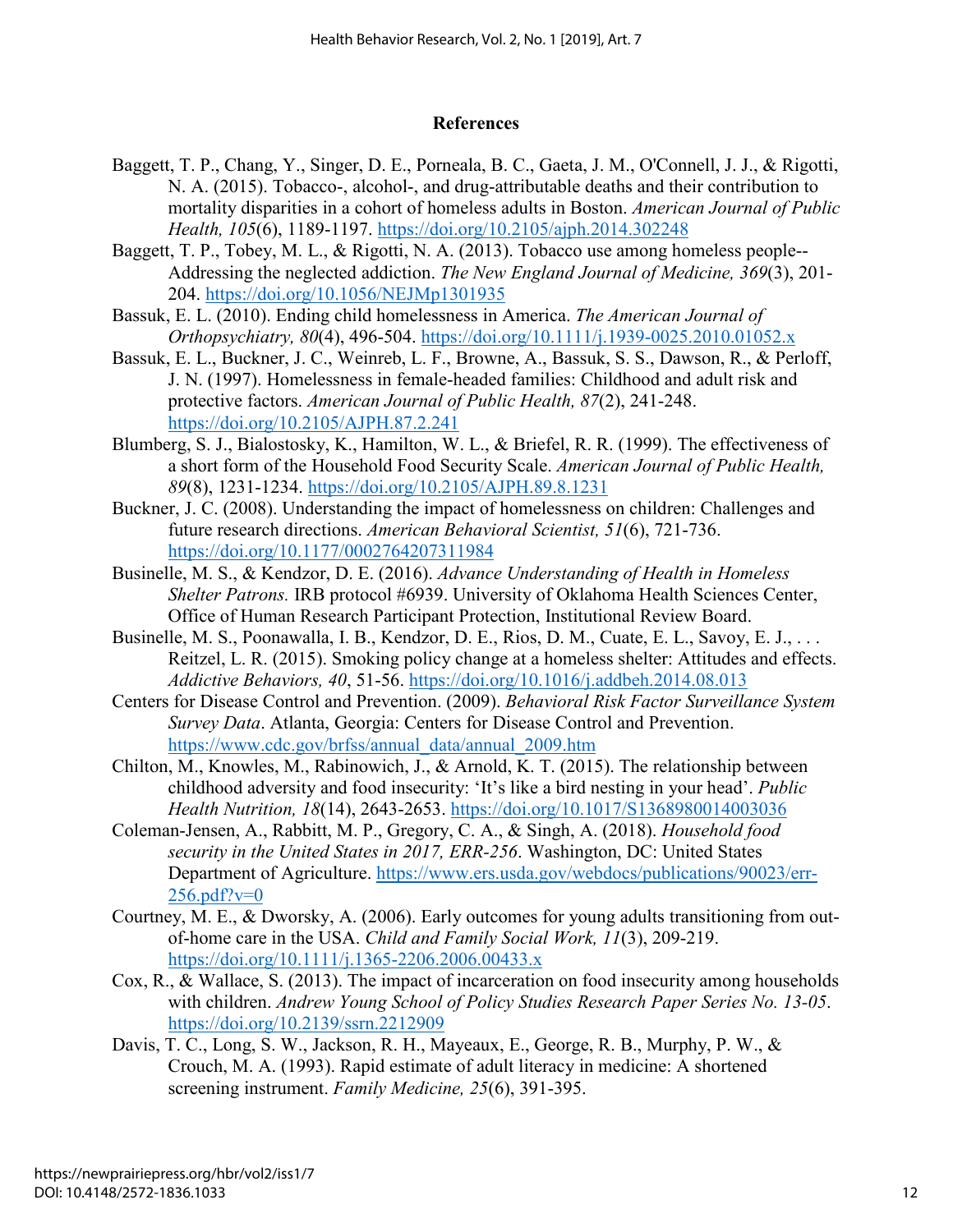- <span id="page-14-3"></span>DeForge, B. R., Belcher, J. R., O'Rourke, M., & Lindsey, M. A. (2008). Personal resources and homelessness in early life: Predictors of depression in consumers of homeless multiservice centers. *Journal of Loss and Trauma, 13*(2-3), 222-242. <https://doi.org/10.1080/15325020701769105>
- <span id="page-14-10"></span>Fawley-King, K., Trask, E. V., Zhang, J., & Aarons, G. A. (2017). The impact of changing neighborhoods, switching schools, and experiencing relationship disruption on children's adjustment to a new placement in foster care. *Child Abuse & Neglect, 63*, 141-150. <https://doi.org/10.1016/j.chiabu.2016.11.016>
- <span id="page-14-2"></span>Fazel, S., Geddes, J. R., & Kushel, M. (2014). The health of homeless people in high-income countries: Descriptive epidemiology, health consequences, and clinical and policy recommendations. *The Lancet, 384*(9953), 1529-1540. [https://doi.org/10.1016/S0140-6736\(14\)61132-6](https://doi.org/10.1016/S0140-6736(14)61132-6)
- <span id="page-14-4"></span>Fitzpatrick, K. M., LaGory, M. E., & Ritchey, F. J. (1999). Dangerous places: Exposure to violence and its mental health consequences for the homeless. *American Journal of Orthopsychiatry, 69*(4), 438-447.<https://doi.org/10.1037/h0080392>
- <span id="page-14-5"></span>Fowler, P. J., Toro, P. A., & Miles, B. W. (2009). Pathways to and from homelessness and associated psychosocial outcomes among adolescents leaving the foster care system. *American Journal of Public Health, 99*(8), 1453-1458. <https://doi.org/10.2105/ajph.2008.142547>
- <span id="page-14-7"></span>Frasquilho, D., de Matos, M. G., Marques, A., Neville, F. G., Gaspar, T., & Caldas-de-Almeida, J. M. (2016). Unemployment, parental distress and youth emotional well-being: The moderation roles of parent–youth relationship and financial deprivation. *Child Psychiatry & Human Development, 47*(5), 751-758.<https://doi.org/10.1007/s10578-015-0610-7>
- <span id="page-14-8"></span>Garasky, S., Stewart, S. D., Gundersen, C., Lohman, B. J., & Eisenmann, J. C. (2009). Family stressors and child obesity. *Social Science Research, 38*(4), 755-766. <https://doi.org/10.1016/j.ssresearch.2009.06.002>
- <span id="page-14-6"></span>Geller, A., Garfinkel, I., & Western, B. (2011). Paternal incarceration and support for children in fragile families. *Demography, 48*(1), 25-47.<https://doi.org/10.1007/s13524-010-0009-9>
- <span id="page-14-9"></span>Gundersen, C., Lohman, B. J., Garasky, S., Stewart, S. D., & Eisenmann, J. (2008). Food security, maternal stressors, and overweight among low-income US children: Results from the National Health and Nutrition Examination Survey (1999–2002). *Pediatrics, 122*(3), e529-e540.<https://doi.org/10.1542/peds.2008-0556>
- <span id="page-14-1"></span>Gundersen, C., Weinreb, L., Wehler, C., & Hosmer, D. (2003). Homelessness and food insecurity. *Journal of Housing Economics, 12*(3), 250-272. [https://doi.org/10.1016/S1051-1377\(03\)00032-9](https://doi.org/10.1016/S1051-1377(03)00032-9)
- <span id="page-14-11"></span>Haskett, M. E., Armstrong, J. M., & Tisdale, J. (2016). Developmental status and social– emotional functioning of young children experiencing homelessness. *Early Childhood Education Journal, 44*(2), 119-125.<https://doi.org/10.1007/s10643-015-0691-8>
- <span id="page-14-0"></span>Henry, M., Shivji, A., de Sousa, T., & Cohen, R. (2015). *The 2015 annual homeless assessment report (AHAR) to congress. Part 1: Point-in-time estimates of homelessness*. Washington, DC: United States Department of Housing and Urban Development. Retrieved from [www.hudexchange.info/resources/documents/2015-AHAR-Part-1.pdf](http://www.hudexchange.info/resources/documents/2015-AHAR-Part-1.pdf)
- Henry, M., Watt, R., Rosenthal, L., & Shivji, A. (2017). *The 2017 annual homeless assessment report (AHAR) to congress. Part 1: Point-in-time estimates of homelessness.* Washington DC: United States Department of Housing and Urban Development. <https://www.hudexchange.info/resources/documents/2017-AHAR-Part-1.pdf>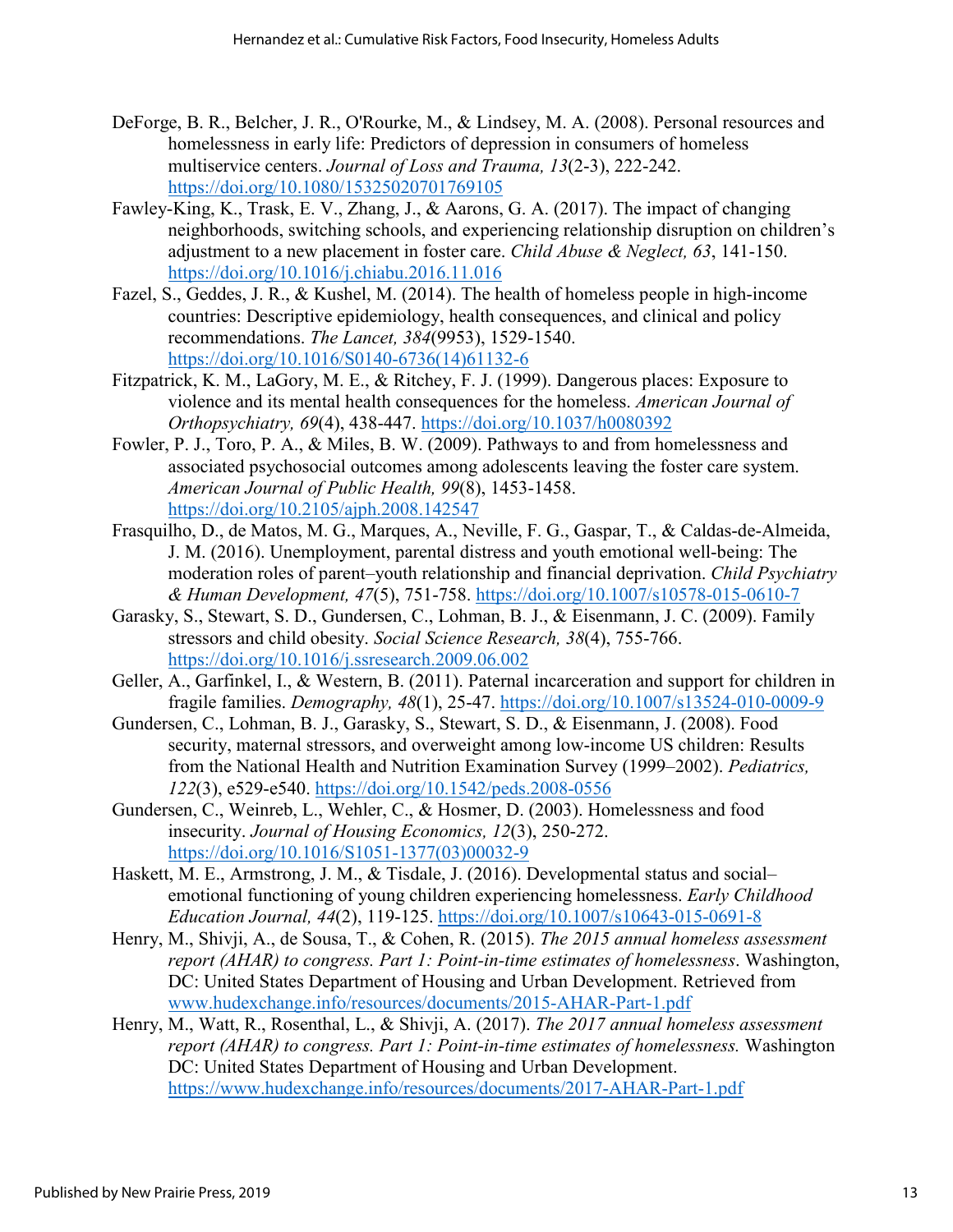- <span id="page-15-1"></span>Hernandez, D. C. (2015). The impact of cumulative family risks on various levels of food insecurity. *Social Science Research, 50*, 292-302. <https://doi.org/10.1016/j.ssresearch.2014.12.007>
- <span id="page-15-10"></span>Hernandez, D. C., Marshall, A., & Mineo, C. (2014). Maternal depression mediates the association between intimate partner violence and food insecurity. *Journal of Women's Health, 23*(1), 29-37.<https://doi.org/10.1089/jwh.2012.4224>
- <span id="page-15-11"></span>Hernandez, D. C., & Pressler, E. (2015). Gender disparities among the association between cumulative family-level stress & adolescent weight status. *Preventive Medicine, 73*, 60- 66.<https://doi.org/10.1016/j.ypmed.2015.01.013>
- <span id="page-15-4"></span>Hernandez, D. C., Reesor, L. M., & Murillo, R. (2017). Food insecurity and adult overweight/obesity: Gender and race/ethnic disparities. *Appetite, 117*, 373-378. <https://doi.org/10.1016/j.appet.2017.07.010>
- <span id="page-15-5"></span>Hernandez, D. C., Reesor, L., Reitzel, L. R., Businelle, M. S., Wetter, D. W., & Kendzor, D. E. (2017). Smoking, financial strain, and food insecurity. *Health Behavior and Policy Review, 4*(2), 182-188.<https://doi.org/10.14485/HBPR.4.2.9>
- <span id="page-15-9"></span>Huang, J., Kim, Y., & Birkenmaier, J. (2016). Unemployment and household food hardship in the economic recession. *Public Health Nutrition, 19*(3), 511-519. <https://doi.org/10.1017/s1368980015001603>
- <span id="page-15-12"></span>Jackson, D. B., Lynch, K. R., Helton, J. J., & Vaughn, M. G. (2018). Food insecurity and violence in the home: Investigating exposure to violence and victimization among preschool-aged children. *Health Education & Behavior, 45*(5), 756-763 <https://doi.org/10.1177/1090198118760683>
- <span id="page-15-0"></span>Kim, J. E., Flentje, A., Tsoh, J. Y., & Riley, E. D. (2017). Cigarette smoking among women who are homeless or unstably housed: Examining the role of food insecurity. *Journal of Urban Health, 94*(4), 514-524.<https://doi.org/10.1007/s11524-017-0166-x>
- <span id="page-15-13"></span>Kroenke, K., Strine, T. W., Spitzer, R. L., Williams, J. B. W., Berry, J. T., & Mokdad, A. H. (2009). The PHQ-8 as a measure of current depression in the general population. *Journal of Affective Disorders, 114*(1-3), 163-173.<https://doi.org/10.1016/j.jad.2008.06.026>
- <span id="page-15-6"></span>Kushel, M. B., Evans, J. L., Perry, S., Robertson, M. J., & Moss, A. R. (2003). No door to lock: Victimization among homeless and marginally housed persons. *Archives of Internal Medicine, 163*(20), 2492-2499.<https://doi.org/10.1001/archinte.163.20.2492>
- <span id="page-15-3"></span>Lebrun-Harris, L. A., Baggett, T. P., Jenkins, D. M., Sripipatana, A., Sharma, R., Hayashi, A. S., . . . Ngo-Metzger, Q. (2013). Health status and health care experiences among homeless patients in federally supported health centers: Findings from the 2009 patient survey. *Health Services Research, 48*(3), 992-1017.<https://doi.org/10.1111/1475-6773.12009>
- <span id="page-15-8"></span>Lockwood, K. K., Friedman, S., & Christian, C. W. (2015). Permanency and the foster care system. *Current Problems in Pediatric and Adolescent Health Care, 45*(10), 306-315. <https://doi.org/10.1016/j.cppeds.2015.08.005>
- <span id="page-15-2"></span>MacFadyen, A. J., MacFadyen, H. W., & Prince, N. J. (1996). Economic stress and psychological well-being: An economic psychology framework. *Journal of Economic Psychology, 17*(3), 291-311. [https://doi.org/10.1016/0167-4870\(96\)00012-8](https://doi.org/10.1016/0167-4870(96)00012-8)
- <span id="page-15-7"></span>Meinbresse, M., Brinkley-Rubinstein, L., Grassette, A., Benson, J., Hall, C., Hamilton, R., … Jenkins, D. (2014). Exploring the experiences of violence among individuals who are homeless using a consumer-led approach. *Violence and victims, 29*(1), 122-136. <https://doi.org/10.1891/0886-6708.VV-D-12-00069>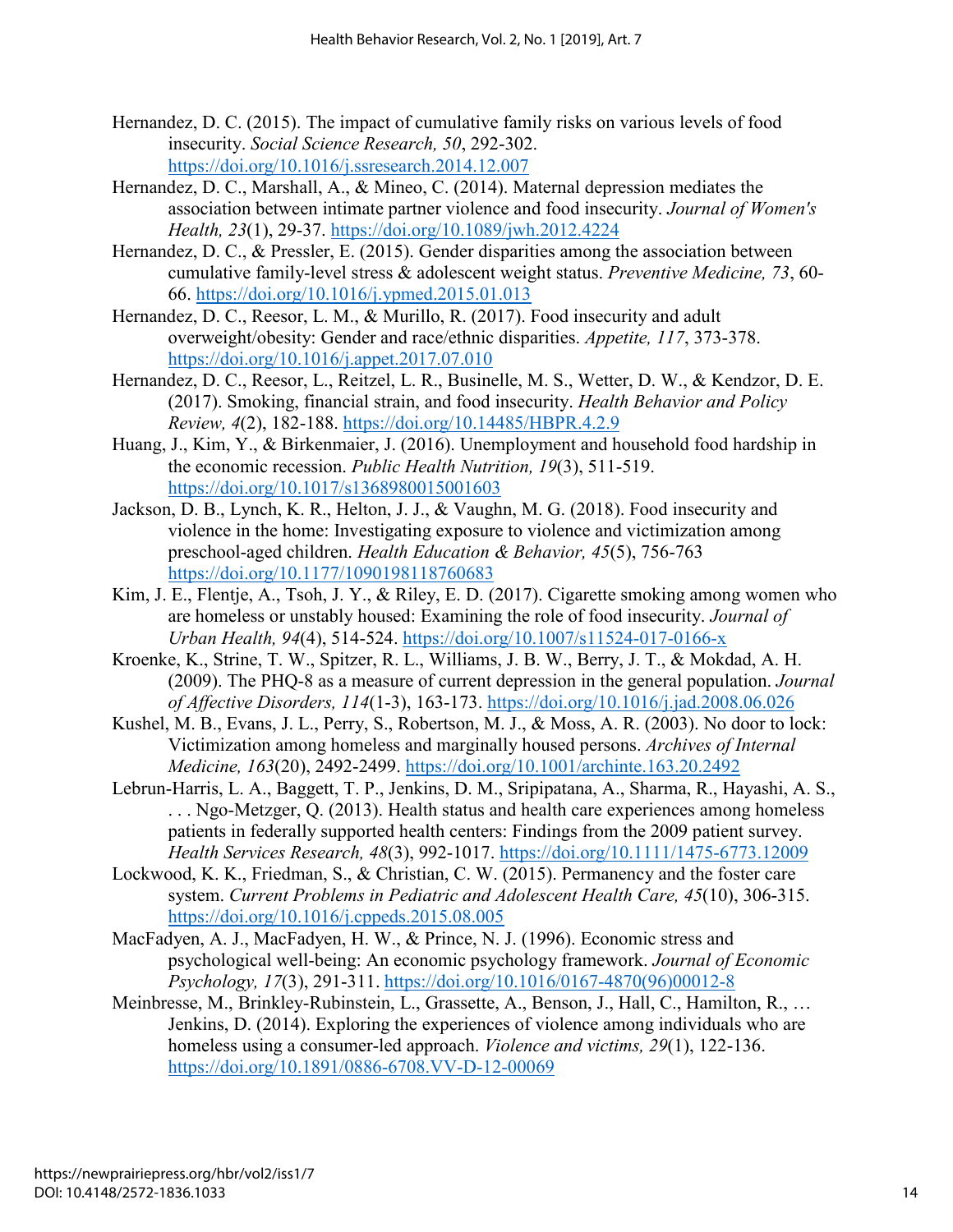- <span id="page-16-7"></span>Meisenheimer, M. (2016). *Supporting youth aging out of foster care through SNAP*. Washington, DC: Center for the Study of Social Policy. [https://cssp.org/wp](https://cssp.org/wp-content/uploads/2018/08/supporting-youth-aging-out-of-foster-care-through-SNAP.pdf)[content/uploads/2018/08/supporting-youth-aging-out-of-foster-care-through-SNAP.pdf](https://cssp.org/wp-content/uploads/2018/08/supporting-youth-aging-out-of-foster-care-through-SNAP.pdf)
- <span id="page-16-12"></span>Melchior, M., Caspi, A., Howard, L. M., Ambler, A. P., Bolton, H., Mountain, N., & Moffitt, T. E. (2009). Mental health context of food insecurity: A representative cohort of families with young children. *Pediatrics, 124*(4), e564-e572. <https://doi.org/10.1542/peds.2009-0583>
- <span id="page-16-9"></span>Murphy, P. W., Davis, T. C., Long, S. W., Jackson, R. H., & Decker, B. C. (1993). Rapid estimate of adult literacy in medicine (REALM): A quick reading test for patients. *Journal of Reading, 37*(2), 124-130.
- <span id="page-16-4"></span>Parpouchi, M., Moniruzzaman, A., Russolillo, A., & Somers, J. M. (2016). Food insecurity among homeless adults with mental illness. *PloS One, 11*(7), e0159334. <https://doi.org/10.1371/journal.pone.0159334>
- <span id="page-16-8"></span>The Pew Charitable Trusts. (2010). *Collateral costs: Incarceration's effect on economic mobility*. Washington, DC: The Pew Charitable Trusts. [https://www.pewtrusts.org/-](https://www.pewtrusts.org/-/media/legacy/uploadedfiles/pcs_assets/2010/collateralcosts1pdf.pdf) [/media/legacy/uploadedfiles/pcs\\_assets/2010/collateralcosts1pdf.pdf](https://www.pewtrusts.org/-/media/legacy/uploadedfiles/pcs_assets/2010/collateralcosts1pdf.pdf)
- Prins, A., Ouimette, P., Kimerling, R., Cameron, R. P., Hugelshofer, D. S., Shaw-Hegwer, J., ... Sheikh, J. I. (2003). The primary care PTSD screen (PC-PTSD): Development and operating characteristics. *Primary Care Psychiatry, 9*(1), 9-14. <https://doi.org/10.1185/135525703125002360>
- <span id="page-16-3"></span>Richards, R., & Smith, C. (2006). The impact of homeless shelters on food access and choice among homeless families in Minnesota. *Journal of Nutrition Education and Behavior, 38*(2), 96-105. <https://doi.org/10.1016/j.jneb.2005.11.031>
- <span id="page-16-6"></span>Roman, N. P., & Wolfe, P. (1995). *Web of failure: The relationship between foster care and homelessness*. Washington, DC: National Alliance to End Homelessness. <http://citeseerx.ist.psu.edu/viewdoc/download?doi=10.1.1.549.2520&rep=rep1&type=pdf>
- <span id="page-16-0"></span>Rutter, M. (1979). Protective factors in children's responses to stress and disadvantage. In W. M. Kent & J. E. Rolf (Eds.), *Primary prevention of psychopathology: Social competence in children* (Vol. 3, pp. 49-74). Hanover, NH: University Press of New England.
- <span id="page-16-1"></span>Sameroff, A. J. (1998). Environmental risk factors in infancy. *Pediatrics, 102*(Supplement E1), 1287-1292.
- <span id="page-16-2"></span>Sameroff, A. J., Seifer, R., Baldwin, A., & Baldwin, C. (1993). Stability of intelligence from preschool to adolescence: The influence of social and family risk factors. *Child Development, 64*(1), 80-97.<https://doi.org/10.1111/j.1467-8624.1993.tb02896.x>
- <span id="page-16-11"></span>Sampson, R. J., Raudenbush, S. W., & Earls, F. (1997). Neighborhoods and violent crime: A multilevel study of collective efficacy. *Science, 277*(5328), 918-924. <https://doi.org/10.1126/science.277.5328.918>
- <span id="page-16-5"></span>Santa Maria, D., Narendorf, S. C., Ha, Y., & Bezette-Flores, N. (2015). Exploring contextual factors of youth homelessness and sexual risk behaviors: A qualitative study. *Perspectives on Sexual and Reproductive Health, 47*(4), 195-201. <https://doi.org/10.1363/47e6715>
- <span id="page-16-10"></span>Spitzer, R. L., Kroenke, K., Williams, J. B. W., & Patient Health Questionnaire Primary Care Study Group. (1999). Validation and utility of a self-report version of PRIME-MD: The PHQ Primary Care Study. *JAMA, 282*(18), 1737-1744. <https://doi.org/10.1001/jama.282.18.1737>